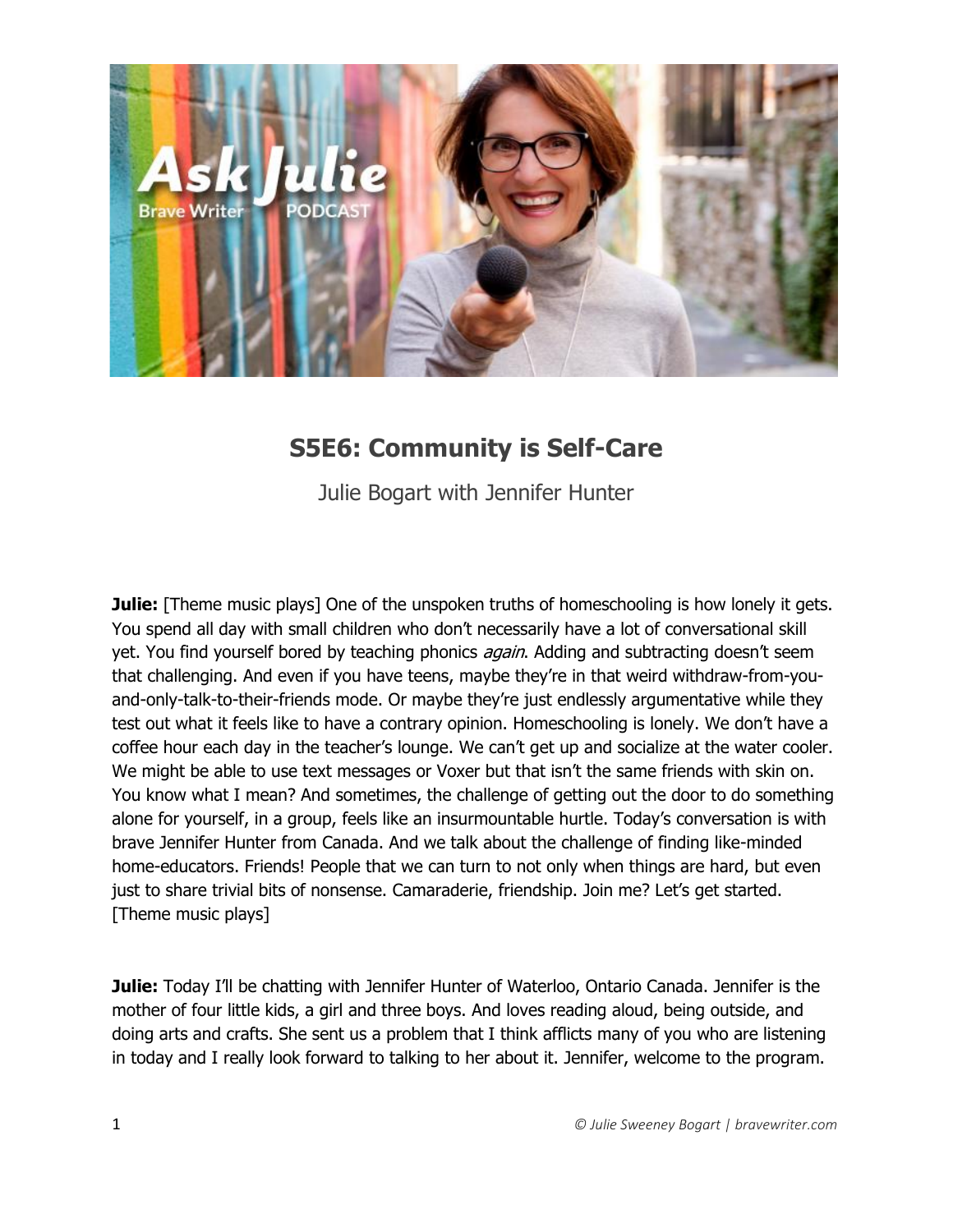**Jennifer:** Thank you! I'm glad to be here.

**Julie:** So share with us a little bit why you wrote to me and asked for some help.

**Jennifer:** My issue that I'm struggling with right now is loneliness at home with my kids. So I have four young kids and well, a lot of the homeschooling stuff is clicking for us, I find that a lot of times through the day, it's just not meeting my needs. I don't know whether it's for friendship or for intellectual stimulation. But a lot of our days just feel long and lonely right now.

**Julie:** I completely understand that. I think small children in particular can lead us into that sort of wilderness in our adulthood. We go to college or we spend time as a young adult without children and we suddenly see this horizon of possibility in front of us of what it means now to be free of parents, free of school, and then suddenly we have small children and that horizon just collapses [laughs]. Suddenly the most interesting thing in the day is whether you can find the final puzzle piece of an eight puzzle-piece puzzle, right? And so that feels like a very small world and even though you can delight in your children, there can be this sort of maybe homesickness for a person you thought you would be, do you know what I'm talking about? Do you have that feeling?

**Jennifer:** I definitely do because all along I went to University and to Teacher's College and all along you're talking about big ideas and you're studying for yourself and everything and you're out in the world and then it just isn't there anymore. And I find that even when I talk to other adults right now, you know, they start with the "what do you do?" and I say I'm at home homeschooling my four children and they're kind of done with talking to me.

**Julie:** Ugh I really, really sympathize. And often, that's followed with "Ugh, I could never do that! My children drive me crazy!" Right? Yes.

**Jennifer:** Oh totally.

**Julie:** And so the person that asks that question, a lot of times, even feels like a twinge of guilt. Like they look at you as the super mother that they're not willing to be and so you live this almost imposter syndrome moment, right? Where you're like well I know I'm homeschooling, I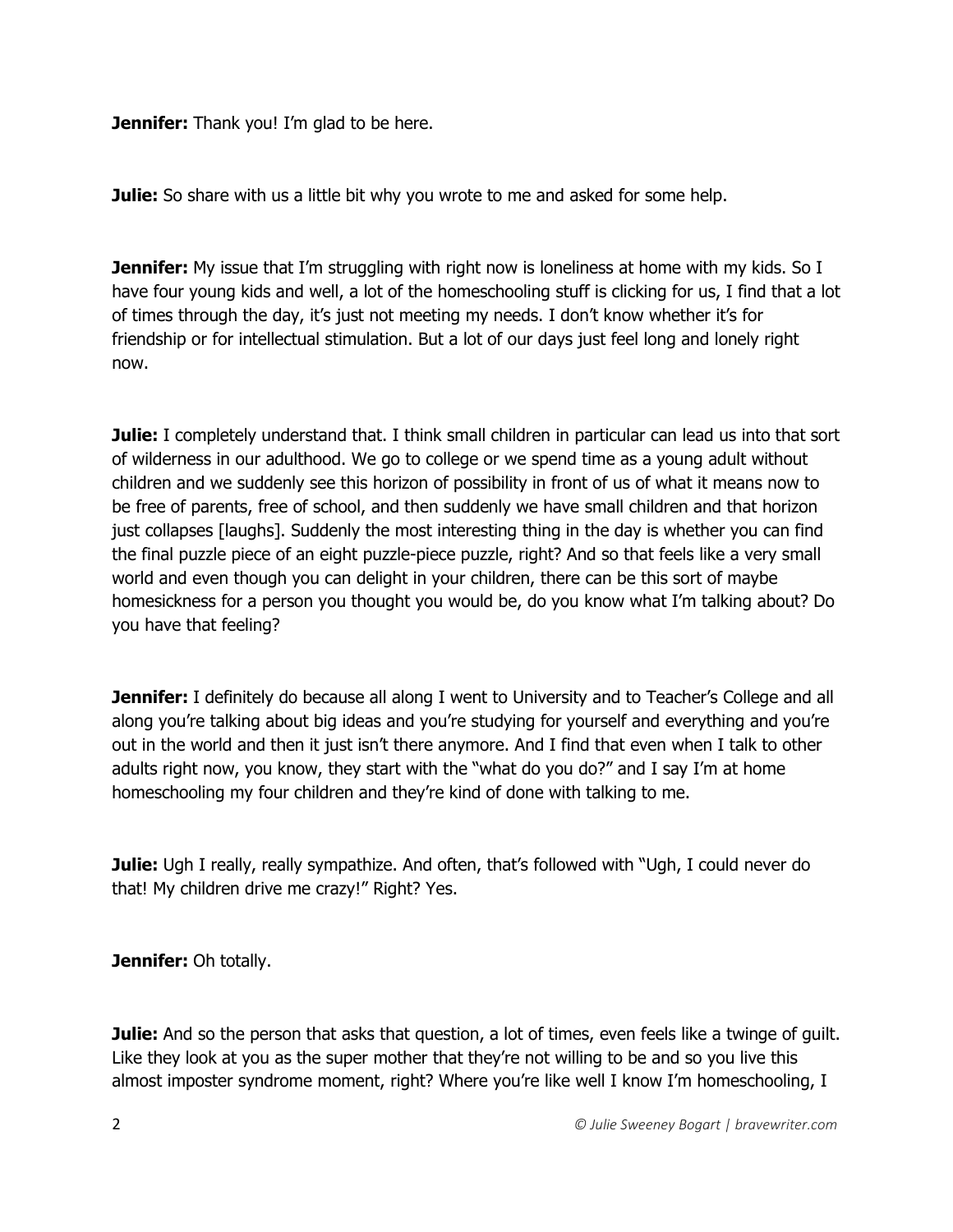sort of wish I was doing something exciting like your career sounds, or I wish I had more going on but I'm so thrilled to be with my children but now no one cares about it. You know it's like this mixture. You lose your identity a little bit when you choose to stay home with your children. There's a piece of your adulthood that suddenly goes underground and unless people are homeschooling, they don't seem to value it in the way that you might. So I completely understand this. I went through it myself. I hear this from other parents. So before we start attacking this problem because it's common and I first want you to know it's natural. I think it's just a part of the homeschool journey that we all go through. Let's talk about some of the ways you've tried to solve this problem on your own so far.

**Jennifer:** Yes well actually a couple of years ago, I thought I had things figured out. When my youngest was a baby—it was my third, he was a baby. I started a little preschool art group with three other moms who were all going to homeschool, they didn't send their kids to preschool or kindergarten. And we got together every Friday and we did art together and it was a lot of fun. Kids painted themselves and we just got messy and it was great and you know I really clicked with these other parents. And then fast forward a couple of years now and all of those children are in school. And while I still feel a connection to those moms, they're busy and we don't get together and I don't see anyone. So that's something that I sit here now and I think well I've gotta just get something else like that going, I've gotta find those—you know, another group of people like that. But it's just—it's not happening again. And I feel a lot of sadness over losing that other group.

**Julie:** That's a big loss, actually. Especially if you imagined that you were all on a similar journey and then they bailed on that journey. So now they are able to be in solidarity with each other around whatever school choice they made, you would be the outlier. You also mentioned that in a lot of cases in Canada where you are, there aren't families with four kids, is that right? The tendency is two children families?

**Jennifer:** That's completely true. Even within that group, it was two parents have a single child and then one had two children. So even within that group, I find that they're moving on, right? Their children are older. They don't have the toddler and the four year old to drag along places. When we meet other families, sometimes one of my kids will connect with another child who is homeschooled but then we go to do something with that family, we just slow everything down with so many little people. It just—so for example, we met this family with two older boys and so my oldest kind of connected with them but then when we said let's go to the park, you know it was a six and an eight year old who threw on their shoes and ran outside. Whereas I chased down my younger three to go to the park and change the diaper and had to get on everyone's boots and you know, these six and eight year old boys were kind of staring at us saying, "what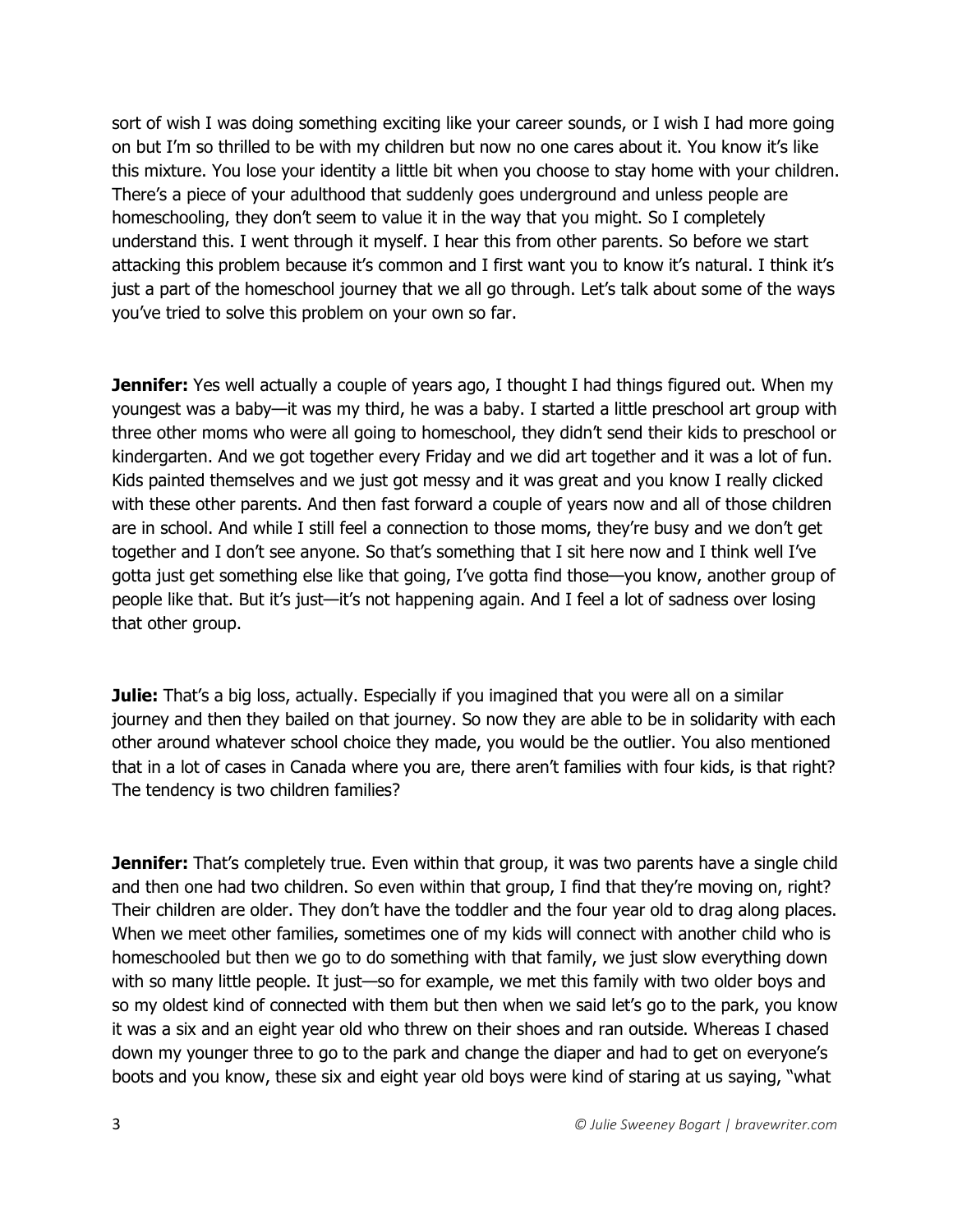are you taking so long for?" Right? Because it takes us so long to go anywhere or do anything. Which—it feels really limiting to me right now.

**Julie:** Yes! And then you have one other complicating factor in terms of transportation. Want to tell us about that?

**Jennifer:** We're a single vehicle family. So part of what lets me stay home and homeschool, financially, is that we sticking to that single vehicle. While my husband has a lot of flexibility in his work and in whether we can get it, it does take some advanced planning and it does mean that there are days that we are definitely at home. So we can't just kind of pick up and go places. Not that you can anyway with so many little people but yeah.

**Julie:** It definitely has an impact. We were a single vehicle family for a number of years and we had, like you, three then four then five—you know [laughs] like that. We just kept having children, who knows how many kids we had when we had one car but it was a lot of children and I remember, I was putting my kids in a gymnastics class—my two older ones. And of course, I had by then four kids and we had no way to get there and so I made friends with one of the moms and she made the comment, "Oh I'd be happy to pick you up" we lived very close to the gym. So she came to pick us up every single week. Well, this was a mom who had a lot of money. We went in their very fancy, massive SUV. And we all piled into the back. And she and I even had some things in common, we both went to prestigious universities in southern California, we were both alumni from the same sorority background. And so I thought, oh we'll have a friendship. But it became very clear to me quickly that our economic differences were going to prevent our friendship. She was going to want to go out and eat, I know you mentioned something about eating. I know for me, we couldn't even afford a Starbucks cup of coffee in those days, so there was no way I could just pick up—even in the evenings, when my husband was home, and take the single car and meet her somewhere because I couldn't literally afford to spend money going out.

And so, I felt those similar limits to what you're talking about. Relying on other people, not having the kind of freedom of budget or transportation to participate in the kinds of social outings that create friendships, especially with people who don't homeschool and don't understand. And I don't know about you, but I was also a chronic breastfeeder [laughs] is how I'll put it. I never used bottles. So if I had anyone under two, they were with me. It wasn't like I was leaving them home. I mean, I could occasionally but I often had you know a baby with me. So these dynamics really do feel prohibitive when you've got a friend who's got an eleven and a nine year old and you're still dragging along a two year old. I fully get it. And the car situation is real.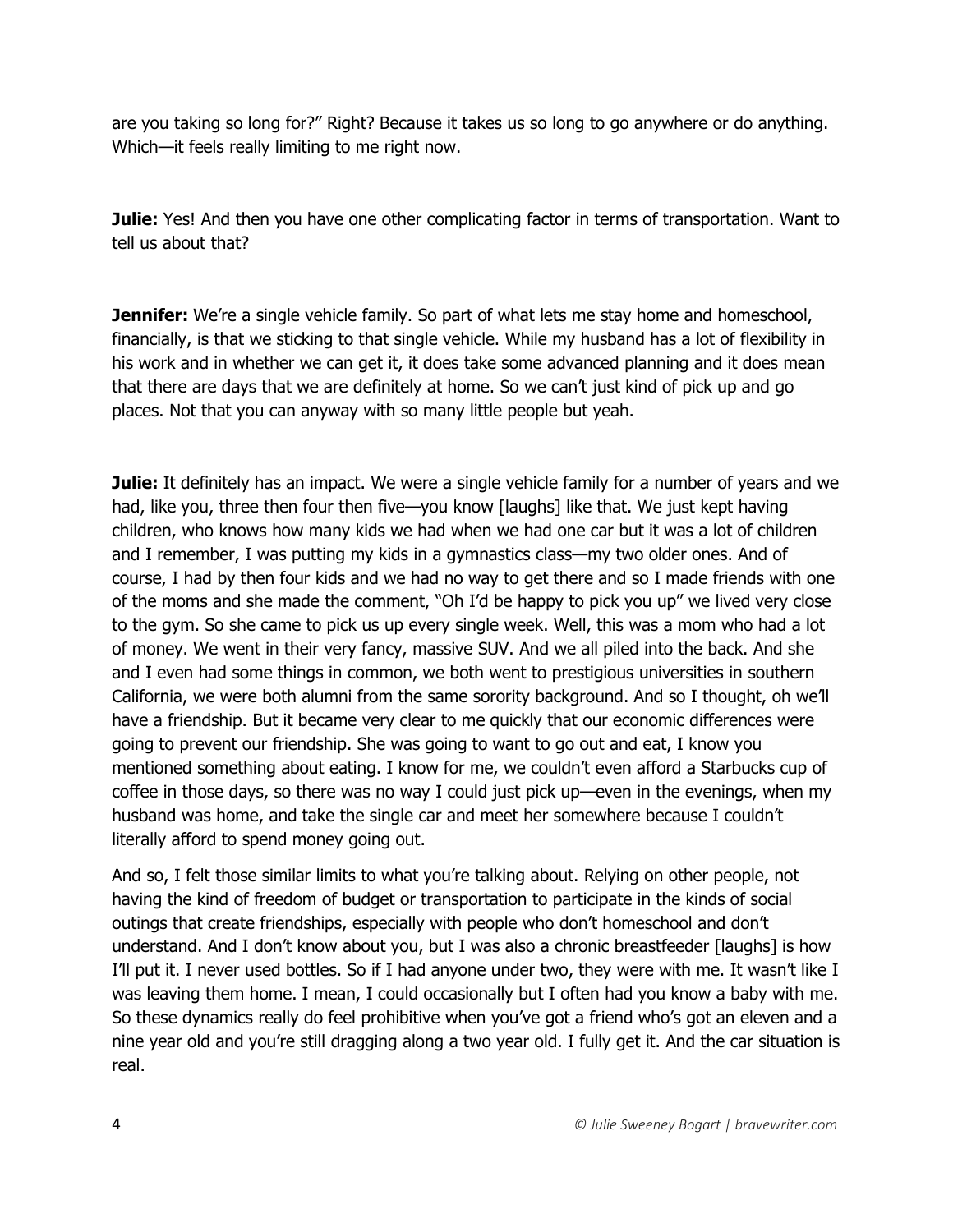**Jennifer:** And it does feel like that if you only have one or two children, that child can get signed up for four different activities. Whereas we're really picking and choosing.

**Julie:** Truly, truly. That's right. And there is a culture, I know this from my own experience of friends who have kids in the public schools—which I didn't make these friends until my kids were old, they were already through high school and into college—but what I discovered with friends who are in the public school system is that's where they make their friends. They met each other doing volunteer work in the classrooms when their kids were little so they start hanging out in the classroom bringing cupcakes, cutting up art projects, being a hall-monitor, helping out on fieldtrips. And that's how they made their friendships and then they have this life where their kids are away during the day so they might be at work, they might be at home, but then they do these monthly bunco groups. There's a school culture that supports all those friendships.

Homeschoolers have to work so hard [laughs] and part of what you're expressing is the exhaustion of everything being on you. The education, the parenting, the managing a limited budget, the feeling that if you're going to have friends, you have to make a herculean effort in order for that to happen. The feeling that if you do make it happen, the kids still might not even like each other. Or you might hang out with this mom and you've made all this effort to say let's be friends and then you find out she's just not even your kind of person [laughs]. I mean these are awful limits for a homeschooling parent.

Not only that, I think it's incumbent on us to admit that sometimes we are bored, being home all day. There is a lack of mental stimulation. I've shared before on the podcast that I used to just live for the hour when I made dinner. I could put a book on tape and listen to this book while my kids watched PBS because that was the only way during the day I felt like I was getting some input that helped me have thoughts that were interesting to me. Not just me being interested in the thoughts that were interesting to my children.

So this is very real, you're sharing the raw, bottom. So let's talk for a minute about your particular circumstances before I make some general suggestions for us to explore. What are the demographics of the town you're in? Is it a city, is it a small town? How far away is your nearest neighbor? Can you tell me some of that information?

**Jennifer:** Sure. It's a city. It's about 100,000 people in Waterloo and we're right next to the city of Kitchener which is about twice that, I guess.

**Julie:** Okay.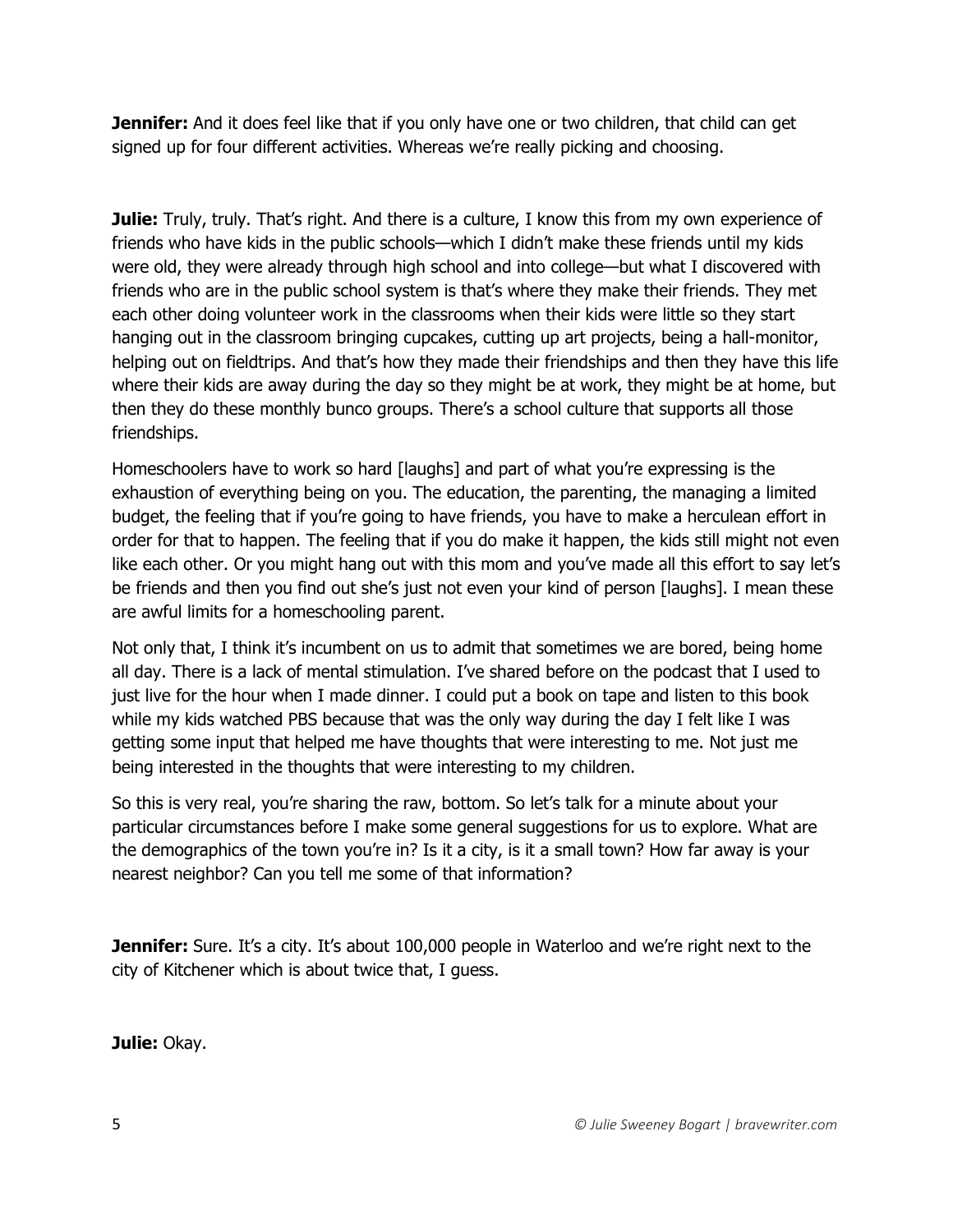**Jennifer:** I hope I'm not terribly wrong and someone calls me on that.

**Julie:** [Laughs] good enough!

**Jennifer:** We live in a subdivision where we're actually in a semi-detached house so our neighbor is attached to us.

**Julie:** Okay, great!

**Jennifer:** We live right near a park which is great for my kids but once again it always feels lonely that we are the only ones at the park but we get out to the park every day. We have a street that is getting a little bit older so there aren't really young kids but some houses are going up for sale now so we might see some families start to move in.

**Julie:** Yeah it'd be great if you could be strategic and get some homeschooling family to move in there [laughs].

**Jennifer:** I know.

**Julie:** That is definitely my favorite solution. I had the benefit of living near me best friend who was a homeschooler for a number of years and that definitely works really well but that is not optimal for everyone and not possible. But this is good news! So you're in a reasonably sized city. You're in a part of the town where homes are closer together. It's not like you're stuck in a rural environment where it's a 20 minute drive every time you have to go into town, is that correct?

**Jennifer:** Nope, nope that's correct.

**Julie:** Great. That's fantastic! So one of the things that I discovered—so when I lived in California, I had year round sunshine and I happened to have a homeschooling family living on my street. There was one very lovely sort of six or eight month period where there were five homeschooling families on our street, which is bizarre right?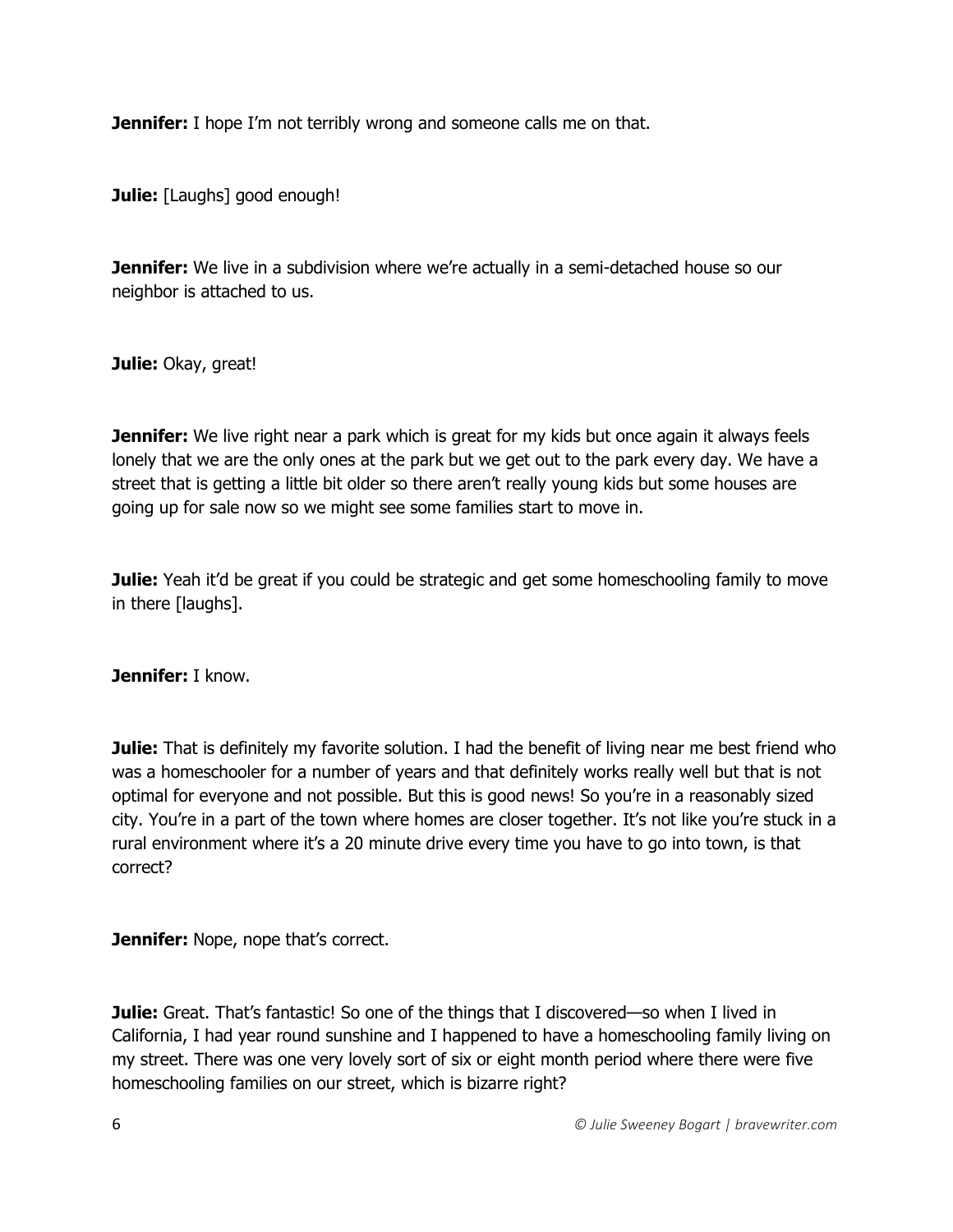### **Jennifer:** Wow.

**Julie:** And they were all little kid families and so that was really lucky. But then they all moved out pretty quickly and we ended up having one or two left and then just one. But interesting like you, we were in condos and so there was sort of the after school crowd that would show up and come home and there were kids to play with, but that wasn't always ideal either. Some of those families, I was not comfortable with. Some of those kids bullied my children. Some of those parents didn't care that that was happening. There were parties at night. So sometimes even in our fantasy of wanting things, we will find out that when we're living them, they're not necessarily what we imagined. So I just throw that out there so that parents listening realize that sometimes what you wish for isn't necessarily what you get.

So there is a sort of rhythm to your life when it's just you. But the way that we can maybe enrich the loneliness, I'm thinking of a three-pronged solution. One of them—one of the solutions is going to be distance. One of them hopefully will be local. And then the third one I'm hoping can be collaborative. And we'll look at each one. So let's start with the intellectual life that you crave and this need for not feeling lonely in the homeschool tasks. Let's start with that one. How active are you online? Have you found any friends through your online connections?

**Jennifer:** No. I joined your **Homeschool Alliance** a couple months ago and while I've listened to the materials that are given and I look over stuff [laughs] I have the problem right now is I sit down to maybe type a message and then someone grabs. Someone is fighting, someone needs to eat and I feel like sometimes I try to type the same message three different times and then I just quit because it got interrupted three different times and I can't gather my thoughts around it. So I have a little bit of trouble finding uninterrupted time to sit down and look at things online or to reply to things online. So I would say that often when I go to online things, I'm more just looking or listening to a podcast or listening to a podcast or something.

**Julie:** Understood. And that can be a challenge. Would you say you're a more extroverted or introverted person naturally? I know you're craving friends so that's separate from extroversion or introversion. What is your temperament type?

**Jennifer:** Introverted for sure.

7 *© Julie Sweeney Bogart | bravewriter.com* **Julie:** I had a hunch. One of the things that I have noticed about online relationships is extroverts don't spend as much time crafting, they just broadcast [laughs].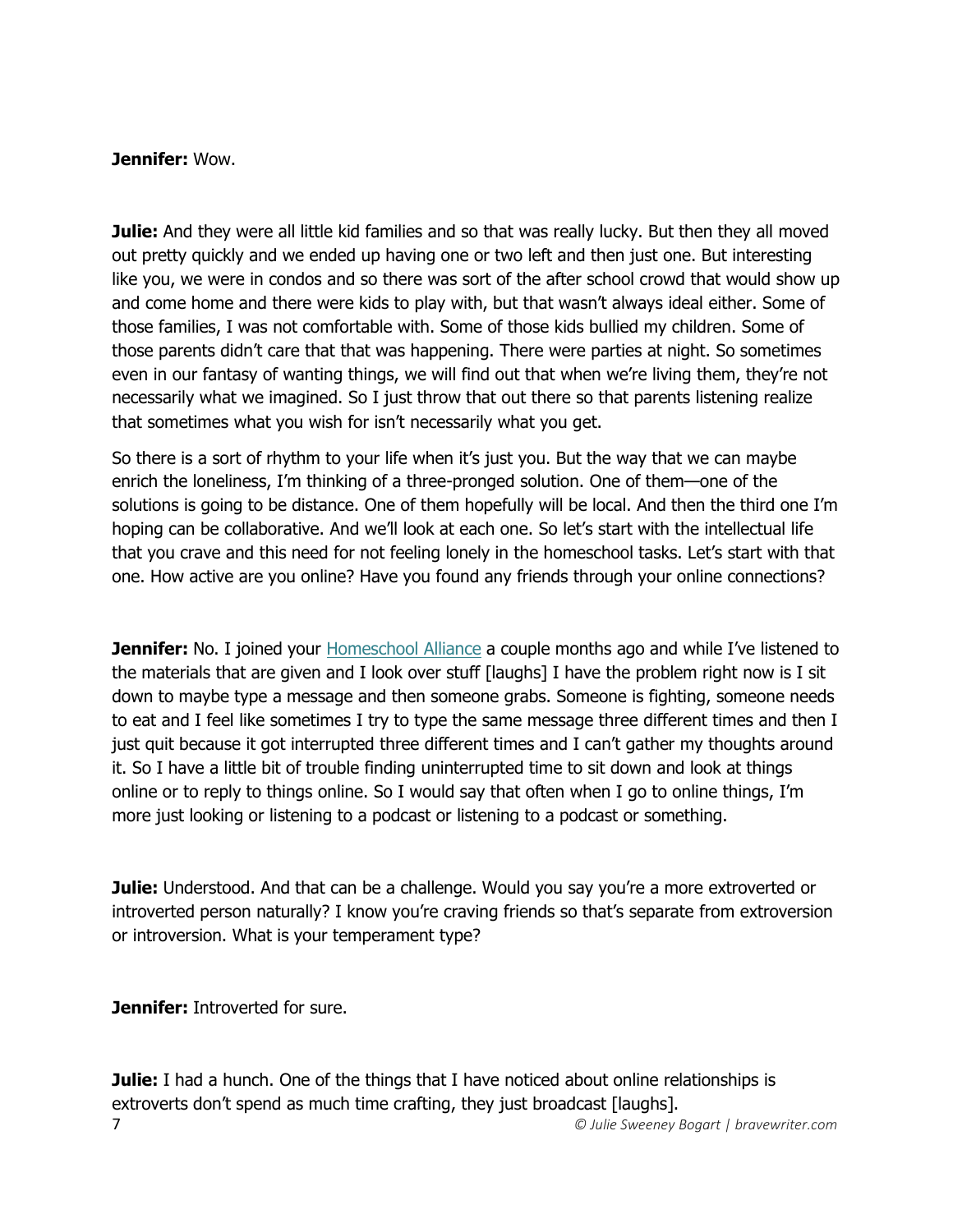### **Jennifer:** Okay.

**Julie:** They just spew, they blast. They put things out there just as a placeholder. They risk more because they're not worried about how they'll be perceived, they're more worried about connecting. So they typically online will just throw out ideas, they'll even double back later and say "I didn't mean to say it that way!" there's a little bit more willingness to risk exposure of their flaws. Introverts, who I absolutely adore online, tend to craft their replies. In fact, one of the things I love about the Internet is it's allowed me to get to know introverts deeply because introverts will process, think things over, and when they finally put it all together, it's very thoughtful. It's well-crafted, it's well thought out. They aren't spewing, they aren't overly emotional necessarily. They will share and it will be substantive.

So one of the things I'm thinking we may need to do for you—because online relationships can be so meaty and so meaningful, is find ways to accommodate that need for clarity and space to get some of these thoughts out. So we're going to talk about how to do that in a minute. But I want to ask you this: would it feel satisfying to you if you knew for instance that you had a friend that you could text, or you could use Voxer and leave them voice texts as opposed to having to type something—or if you knew there were two women that you always emailed and were able to just once a day, send a message that says here's what happened today or here's what I read today, how would that feel for you? Do you imagine that would help in any way?

**Jennifer:** Yes. If they replied. I quess the other thing is that sometimes I sit there feeling like people don't reply as much online. That I'm sitting there waiting on something. Does that make sense?

8 *© Julie Sweeney Bogart | bravewriter.com* **Julie:** It definitely does. So let me just share for you and for anyone listening a little bit of my journey with online relationships because I was homeschooling before the Internet and then as it dawned and then obviously all the way through. And so I have a perspective that I'd like to offer as something to consider. One of the things that I discovered about the online world, the social media world even before it was called that is this: there are two different ways people use the Internet. One is research and information, they go in, they're trying to find out information and so they'll go and they'll participate in a blog or an email list or a discussion board or Instagram now or Voxer or whatever. They're trying to get information to help them solve a problem. So they want to know how to get a stain out of their friend's outfit—their daughter's outfit. And they find out about Oxyclean. They want a really good craft to study geology, they want to know how to do a fieldtrip—and so those do not feel connect-y. What those feel like is sort of a raid of information. You come in, you share your perspective, you ask your question, you move on. And it doesn't always form the bond. What ends up happening in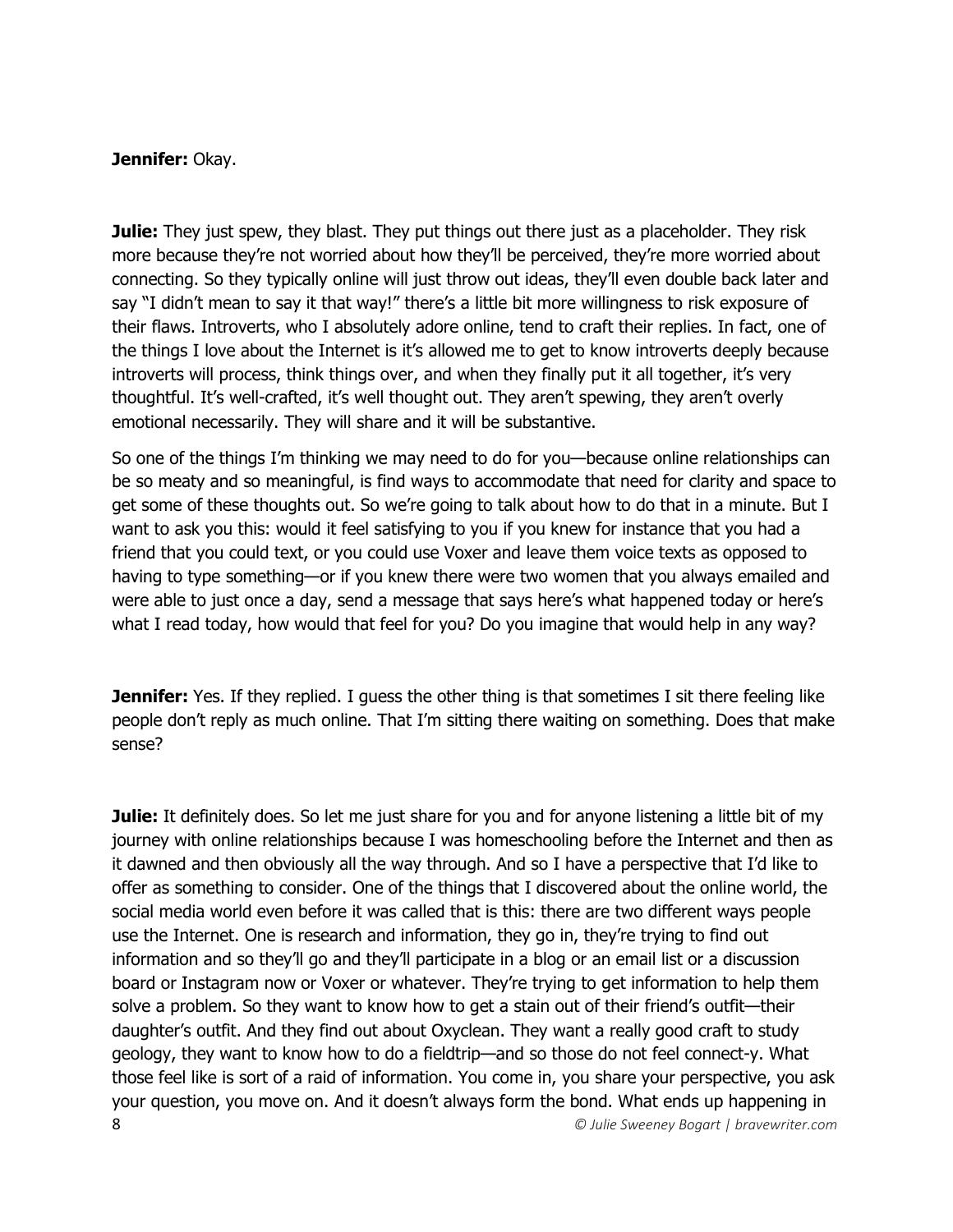those contexts is that to stay connected, you have to keep coming up with new problems so that you get to stay in the community, you get to stay membered into the community. And I remember at one point feeling really like you. I was so hungry for meatier conversations and connection and I was so sick of talking about Oxyclean and how to help a baby sleep through the night [laughs] and what to do with a terrible two year old. I mean I wanted that information but it didn't feel like it was transcending into relationship. It just felt like we were a clearing house for advice.

So I posted on this one massive homeschool discussion board, is anyone wanting to talk about books they're reading? Movies they're watching? Does anyone want to learn more about how to study art because I do and I have no one to talk to about it and I really don't know how to go about it and I don't want to just get advice. I want to actually find an artist, post their pictures online, and then we all discuss them as adults, whether my kids ever care about art or not. Like this was my craving. I wanted to talk about psychology and history as an adult, not just as a home-educator.

Well, interestingly, on that board, hundreds of people responded. They were saying yes, me too, me too, me too. And so we started our own group and that discussion board—even though we talked about parenting and marriage and occasionally about homeschooling, really became about all the other things. The adult things that we were interested in. Now, it had its flaws. This was early Internet days. We didn't know about trolling, we didn't know about Internet bullying. So we all bullied each other, it was a bloodbath at times, truly. But it also, weirdly, is still today the people I'm the closest to from my whole life. That group of women became this core group that journeyed through my adult life. Even when some stopped homeschooling, even when some changed their belief structures, even lost marriages. There was a sense of knowing each other that was built through this patient online communication.

So, what I would like to offer you to consider is not so much thinking about the Internet as a place to research but possibly forming a bond. And when I first started, I only started with like one or two people. We would email each other, this threesome. And we would pursue—we would read a book and then we would talk about it. In fact, one of the members of my staff, Jeannette, she and I met online and we started an email relationship back in the '90s. And it was one of the most satisfying things of my life because we made this deal. The purpose of this relationship is to help us feel smart, not alone, intellectually stimulated. So maybe, we need to help that happen. And you know, as we're talking I'm thinking that's something we could help happen even in the Alliance. You know?

**Jennifer:** Yeah that's—an email relationship sounds like it could work for me. Sometimes I would say on the bigger forums of things I feel overwhelmed—

**Julie:** Totally, totally.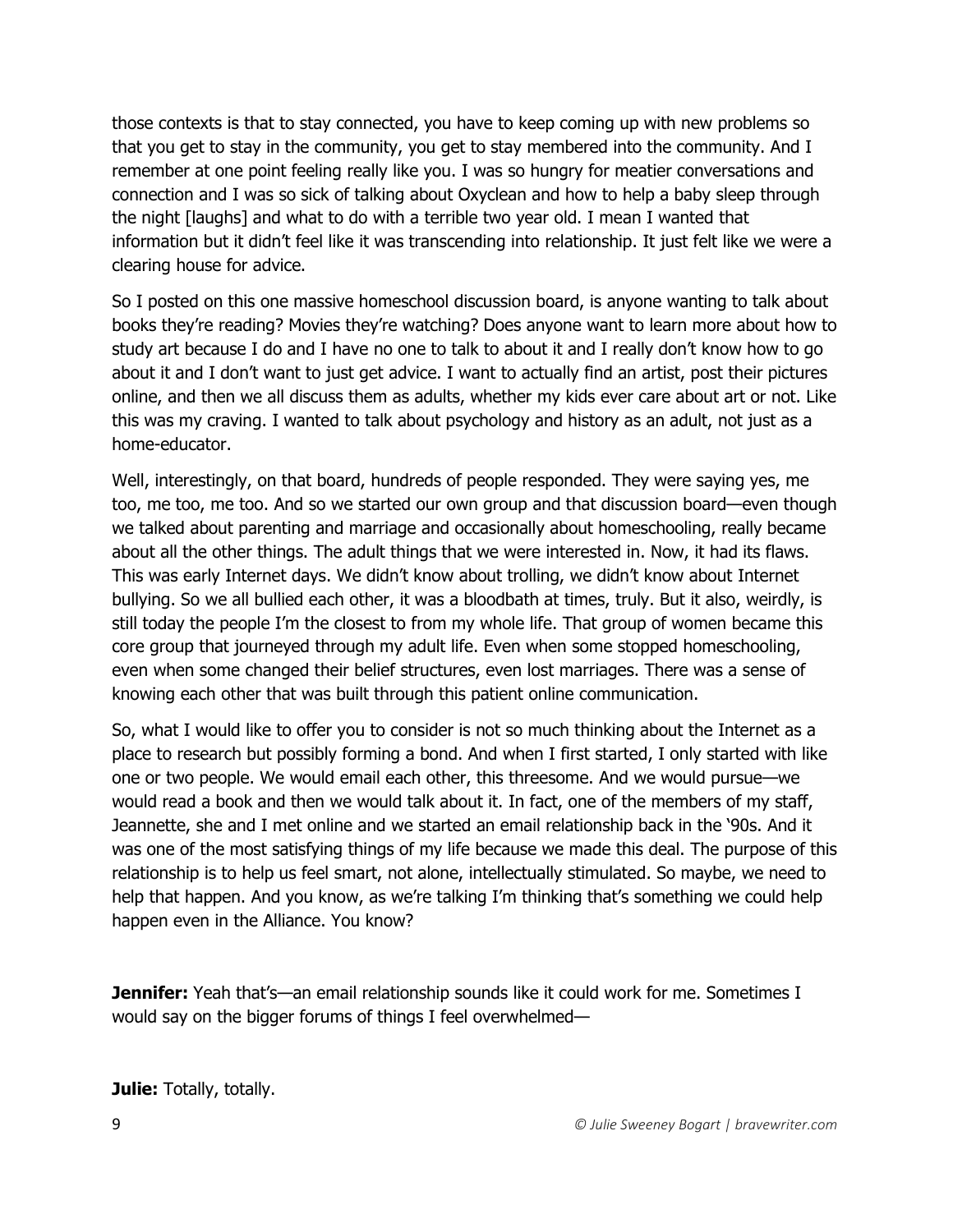**Jennifer:** By what's going back and forth. And you're totally right about the introvert thing and having to think it through and sometimes I'll read something and I'll think "Oh I should contribute" but by the time I have my thoughts together to sit down and do it, I think well this has passed, right? This discussion has gone on too long, it doesn't need my voice and so I don't. So a smaller email relationship sounds like a better fit for me.

**Julie:** Well that's true but I do want to say to you and all the introverts out there: do not be bullied by extrovert speed [laughs] this is a real problem online and I have experienced it enough to know that just because it looks like the extroverts have taken up all the oxygen in the room, the introvert perspective, especially a delayed perspective is often the juiciest. A lot of times what you are devaluing is the thing the conversation needed the most. So I want to issue a charge to you and the other introverts, don't let those extroverts take up the whole space in the room. Don't devalue your voice. Don't say because well the last post was a week ago, I have nothing to say. Speed is an illusion.

The Internet houses conversations for decades is what we're finding out. You can literally reboot a year old conversation on most discussion boards by adding a comment and sometimes that's when it will suddenly be interesting again. So do not—this is Julie now, giving a charge to you and any other introvert listening—please participate. We need your voice. You come from a different perspective, you're more careful, you're more thoughtful. You actually do think before you speak [laughs] I can't always say that I do that. I don't actually know what I'm thinking until I'm typing, so as I'm typing, the thoughts are coming that's why I respond right away because that's how I find my thoughts. But that doesn't always mean that those are the only valuable thoughts, it just means that they were the fastest to the keyboard.

Take your time, feel free—especially in any community I host—you're welcome to pop something back to the top, to add a comment a month later, to say "I've sat with this idea now. I've actually considered it and here's what I have to say." Now, I don't know how many people will respond but I want you to know that that is actually valued in the communities I'm in. So that's just a little side-note. I do think this notion of an email buddy or an email partner. It's awesome. It's a very patient way to work through reading a book, for example. There was a book that was a 500-page sort of history of a certain topic that I was very interested in when I was in the early 2000s, and I found two people willing to read that book with me and we spent a year and half talking about it every day [laughs]. And it was my favorite thing. I'd wake up in the morning and there'd be an email from one of them, right?

### **Jennifer:** Yeah.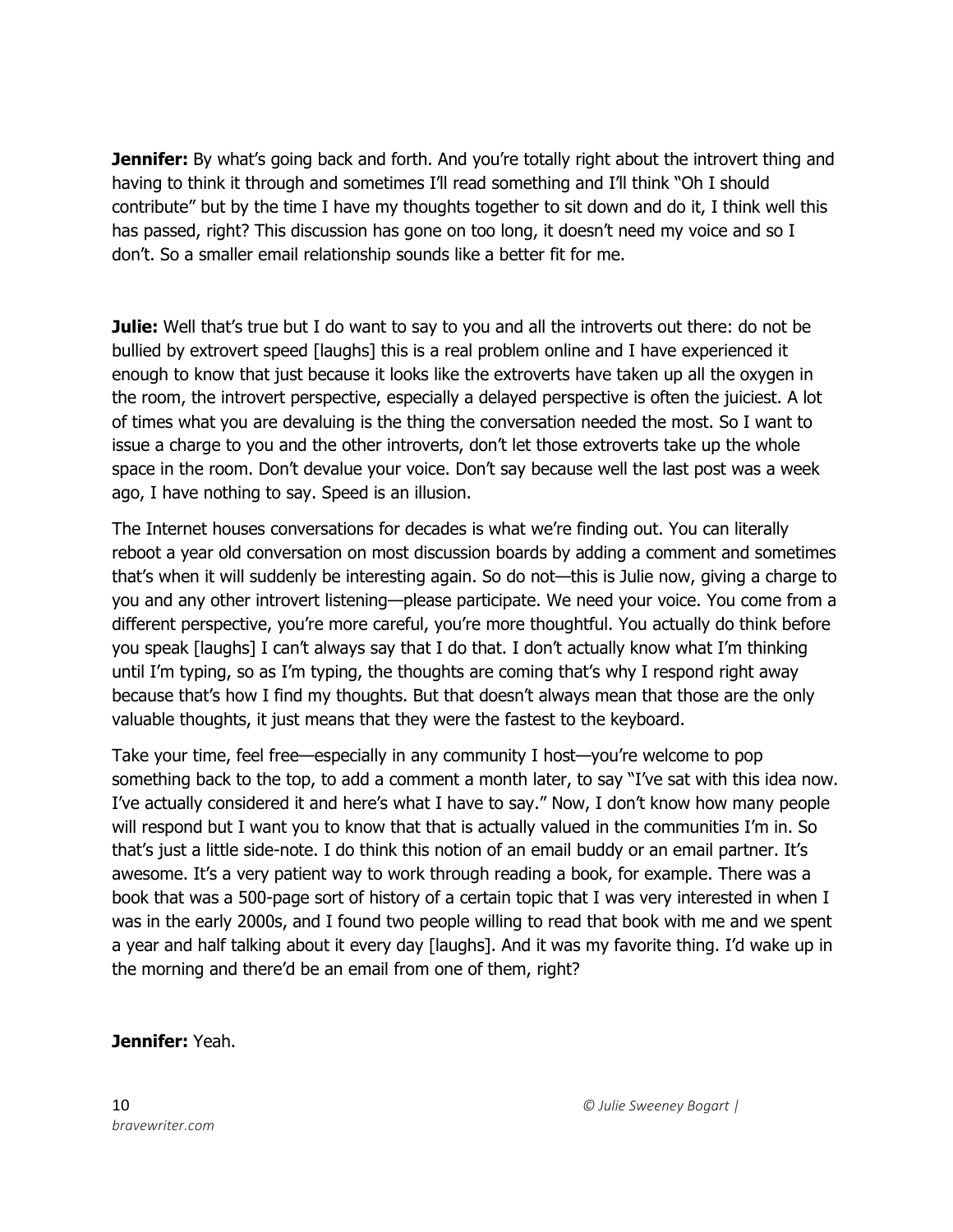**Julie:** So let's work on finding that for you. As I'm saying these words, are there any people currently in your life that you wish you were closer to that are at email distance?

**Jennifer:** I don't know. I might have to think about that [laughs].

**Julie:** Well let's put that down, let's just have a place holder for that. You can brainstorm. We can also talk about it on the Alliance and see if there are any people interested. Perhaps, one of the things you can do is think about what area of interests do I have that would be fun to explore with one other person? And see if there's someone who would be interested in doing that. Now if it's like when I was in a sorority in college and I said I wanted to make friends and then I set up lunch dates and three lunch dates in a row, the girl didn't show, three different girls. You start to feel rejected. The thing that I want to encourage you to consider is this: not everybody has the same needs and sometimes people have a desire that isn't about their needs so they think they want to do it but then a different need takes over and they leave you on the side of the road. So it may take a couple of attempts to find a good match, but let's not give up after one or two tries. Let's see if we can find intellectual partners for you. People who are interested in discussing something other than diapering and home education.

**Jennifer:** [Laughs] Sounds good.

**Julie:** The second part of that then is defining for yourself some affinities. What are you curious about, Jennifer? Do you have anything that pops to mind right now?

**Jennifer:** Right now I'm interested in birds, if that sounds okay.

**Julie:** Oh yes, no birding is fabulous! Definitely!

**Jennifer:** I have a birdfeeder out front and we watch the birds at our window. Our table is right by our front window and so we all look at them. And I do talk about it with my kids but I have a bit of an interest in going a bit farther with that and learning about it for me.

11 *© Julie Sweeney Bogart | bravewriter.com* **Julie:** Oh I love that. Now, that definitely could be something that you do locally and this is a perfect transition to that second category, the local. One of the things that when we only had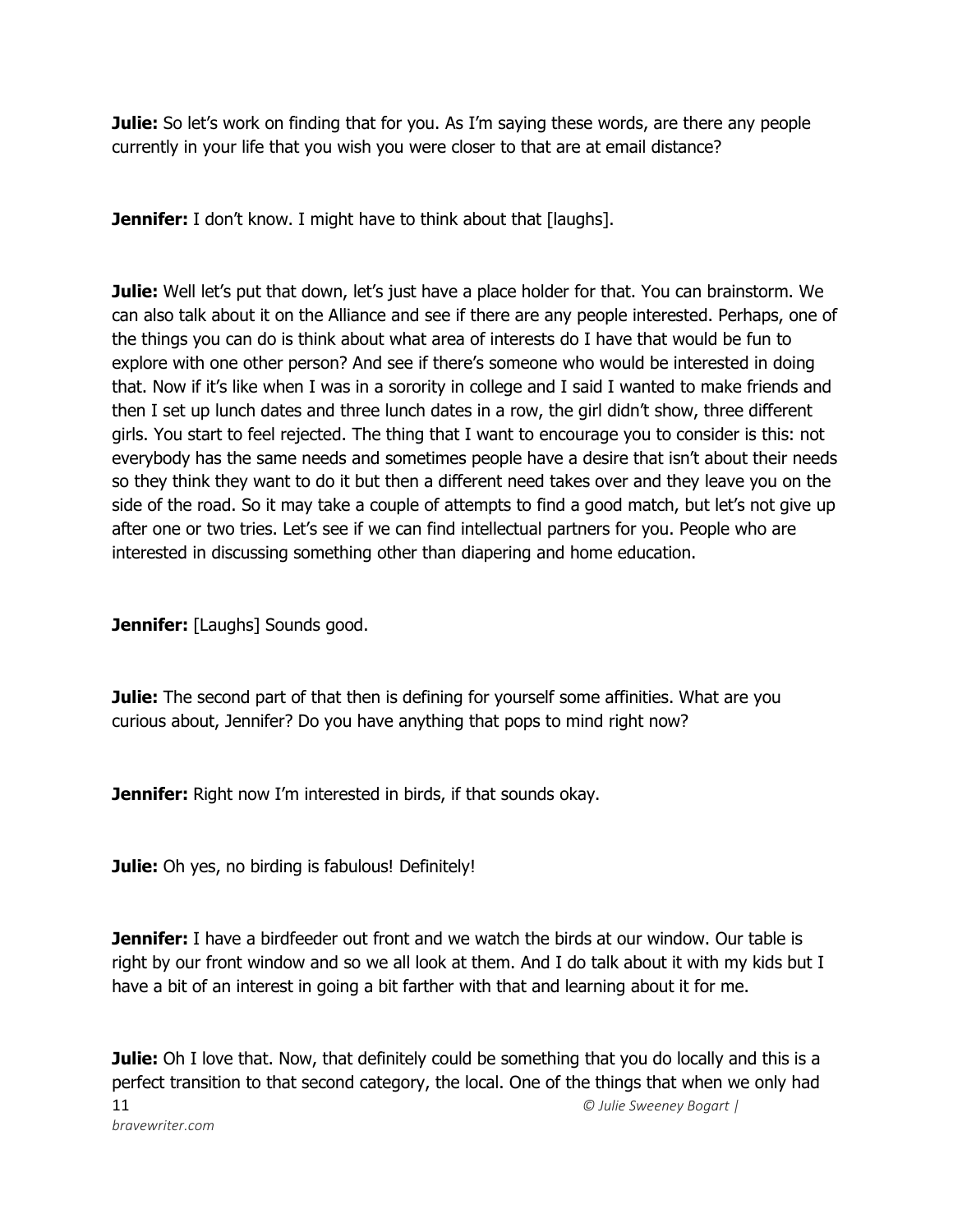one car that my husband did for me that was so valuable was on Monday nights when he was home, I took the car and I went to the library for two hours. At that point, I had an interest on working on ym writing career so what I would do is go into this sealed room that was silent—oh my gosh how much did I love that—and I would work on finding places to submit my writing, I would actually work on the writing. There were some times when I literally just slept on the floor. There were other times when I would cry my heart out because there was some painful thing that happened either in our family or with a child or you know whatever it was that was causing me emotion at the time. But I mostly used it work on my writing career and it was this two hour sort of relief that I needed once a week to just not be responsible for children.

Now, at that point I had a friend locally so I wasn't looking for it to satisfy my need for friends but it was a way of escape. And one of the things that I immediately imagine when you said this about birdwatching is: to find a birdwatching community. See if there is a group that you could go birdwatching with. You don't even have to tell them you're a homeschooler. You can just be a birdwatcher. You can go and be a part of a group where you're learning what it means to be a birdwatcher and experience being away from your kids. I know your youngest is almost two?

**Jennifer:** Yes.

**Julie:** Does that sound like something that would be appealing to you?

**Jennifer:** It sounds appealing, I'm not sure if it would happen. I'm still at this phase where you know, it feels like there are so many competing demands on me, right? That it's really hard to take the time. But I think it's worth seeing if I can find such a group anyway.

**Julie:** Or even if it's not weekly, not monthly, even if you go on one or two experiences a year. For example, there is an Audubon—what they call Christmas Bird Count where the entire North America counts birds on the 26<sup>th</sup> of December every year. And so one year, I actually did that with my son Liam here in Cincinnati and it was a revelation. I mean I thought I knew how to count birds and then I went with this group and I was like "Oh, okay, that is a whole other level of birding I did not know about." So one of the benefits of even just identifying an interest is staying alert to one-off events because sometimes what you're doing is just holding onto an imagined life-line until you can get there. The anticipation actually helps you get through the months of a drought. So knowing that you have this thing to look forward to. I remember I really got into art so you're into birds, I was into art around the stages that your kids are in. And I decided I wanted to go from Cincinnati to Chicago and visit the Chagall artwork—there's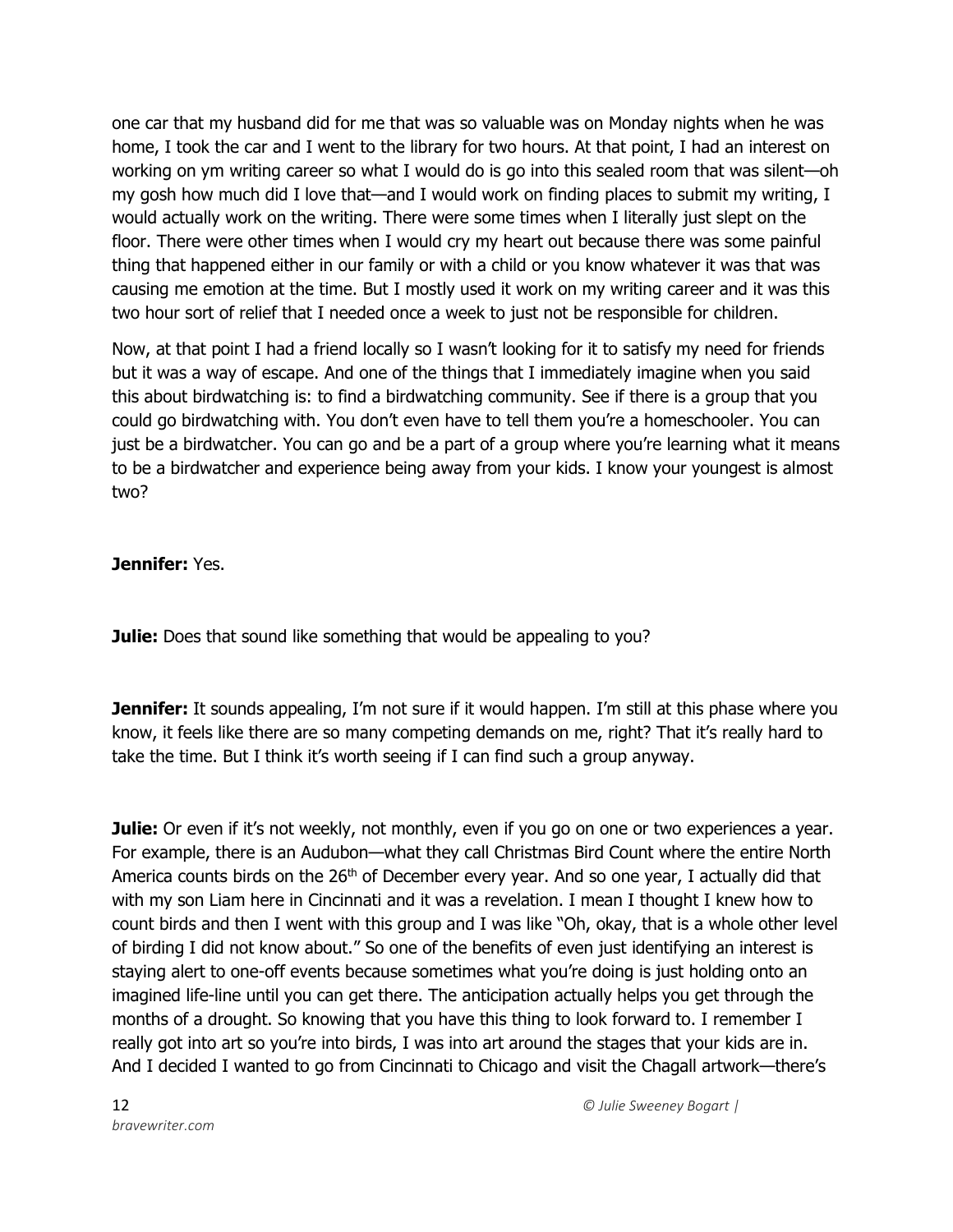this beautiful blue-stained glass that they have in the Institute of Art and I knew I wanted to see it. And so I threw up on this group discussion "I'm going to this art museum"—I picked a date—I said "I'm going. Does anyone else want to come?" And one person said yes. Her husband was a pilot and so she knew she could fly to Chicago for free. This was before the Internet had pictures, by the way, so we didn't know what each other looked like and we didn't have cell phones yet, they didn't exist.

So we literally met in a lobby by saying okay I'll be reading the green book, she'll be reading the blue book and that's how we'll find each other. Like that's very [laughs] Shop Around the Corner. And we met for that weekend and that was my first experience of being away, without my kids. I missed my daughter's soccer tournament or soccer game that day. But I knew that was coming and it acted as a life-line for everything else. It gave meaning and purpose to my study of art while I was waiting for it to happen. And it became an act of self-care that later has become a role-model to those same children. My daughter is so about art and self-care, she is not about soccer at all, you know? So that's what I'm talking about. It doesn't have to be weekly, but there could be something to look forward to, maybe?

**Jennifer:** Okay, yeah, that sounds good. That sounds good.

**Julie:** And within that local sphere, the other thing I was thinking of for you then is collaboration. This is not a problem you can solve alone. Back when I first moved to Ohio, I had the good fortune of joining a co-op for homeschoolers that was already in progress but it was the story of how this co-op developed that really stood out to me. The woman who started is named Barb Drees, good friend of mine. She has four kids. And when they were literally about the ages of your children, maybe even a little bit younger, she said she woke up one morning and said to her husband "there is no way I can do this for ten more years all by myself." [Laughs] she was already at her wit's end. And so she threw out a message on the Cincinnati email list for homeschoolers saying "I can't do this alone. I want to problem solve how to homeschool and have friends not only for my kids but for me."

So a group of women—it was like ten or fifteen women—came to her house based on this cry and they set up a co-op. A weekly full day where the parents all did the teaching and the kids were all in these little classes. It started small, it grew to about 100 families. But initially, it was just this small group of families, ten, fifteen, twenty, something like that. And they found a place to meet—she had connections at her local church so they used her church—but those kids then were taken care of for one day a week and they were put in these extra-curricular classes. The very first year I think they even did some version of the Wizard of Oz and they put it all together. But here's what was beautiful about it: every Monday, adult women who homeschool met in the same building *without adding it to the calendar* [laughs]. No food required, no extra driving required, no location to select. It was just every Monday kids and parents are going to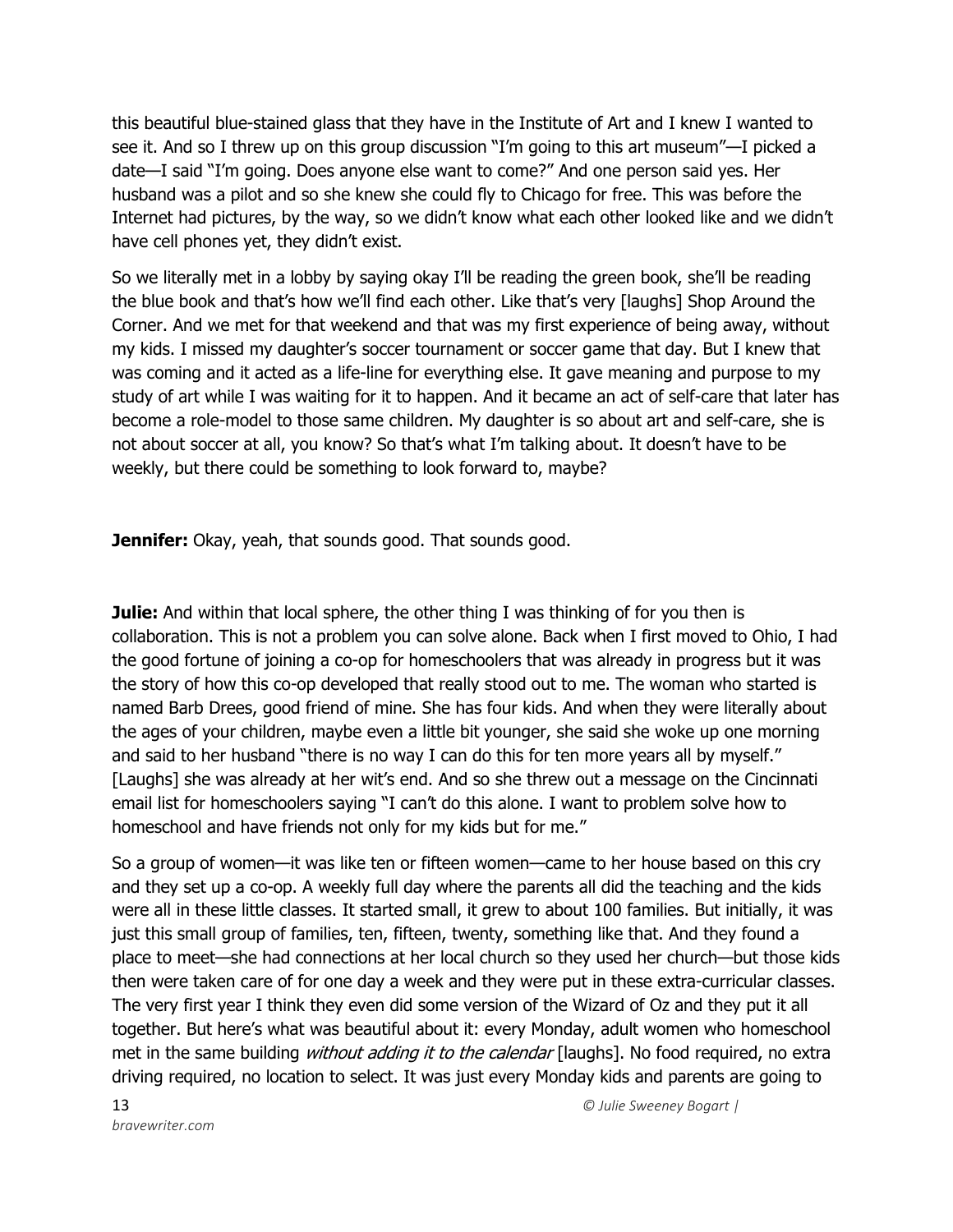be together, solving the problem of homeschool for a day. I think that model was beautiful. You know, there are a lot if co-ops in the United States now that are very sort of academically rigorous and for me, that sort of misses out of the charm of the co-op experience. Even when my kids were little and we were still in California, we had a co-op with just five families. So we were able to just focus on our people—and we only met once a month. But it gave us this extra-curricular piece that provided joy as opposed to just more work, more burden. What is the homeschool population like in Waterloo?

**Jennifer:** It's pretty healthy. There are a lot of homeschoolers and there are some co-ops. Last time, I did look into the co-ops in the fall and everything was full already—

**Julie:** Which may mean there are other families like you who got excluded.

**Jennifer:** Yes, I get so. But—and a couple times I have put out—like I said, I did start that little art group a few years ago and that was through our online email list here and found a few people but I find now it is—it really is a problem of family size, too, though. I'm running into too many—everyone I run into has one or two children and then it becomes a problem of—I don't know—I'm kind of rambling here, sorry.

**Julie:** No, you're completely fine. I know that you've tried things so I don't want to exclude the experiences you've had from this conversation at all. One of the things to consider is if you still have that email list or a Facebook group that's for your region, establishing the criteria. So instead of just asking anybody, say "I'm looking to start a group for big families" and allow big families to come into the frame of reference, instead of—you know, "three or more kids" something like that—and "I'm looking to start a group where toddlers are welcome." Like go ahead and really be specific and say "And I'm happy even if it's just one other family. I'm looking for an opportunity to combine children and adults around—" and then make the criteria. I want it to be at least three children, toddlers are welcome. These will be extra-curricular activities, not core subjects and we'll meet once a month or we'll meet twice a month. You know, and I'd like to have a meeting where we brainstorm ideas of where we could host this or what it would look like.

Like in my very first co-op where it was five families, what we did is: we planned what we called a homeschool party every month and we had five families, ten months. So each mother was responsible for two parties in the year and what we did was we had brunch on Saturday mornings [laughs] the mothers. This was what we told our husbands we had to do to plan. So we would have the Saturday morning brunch where we would do the planning and our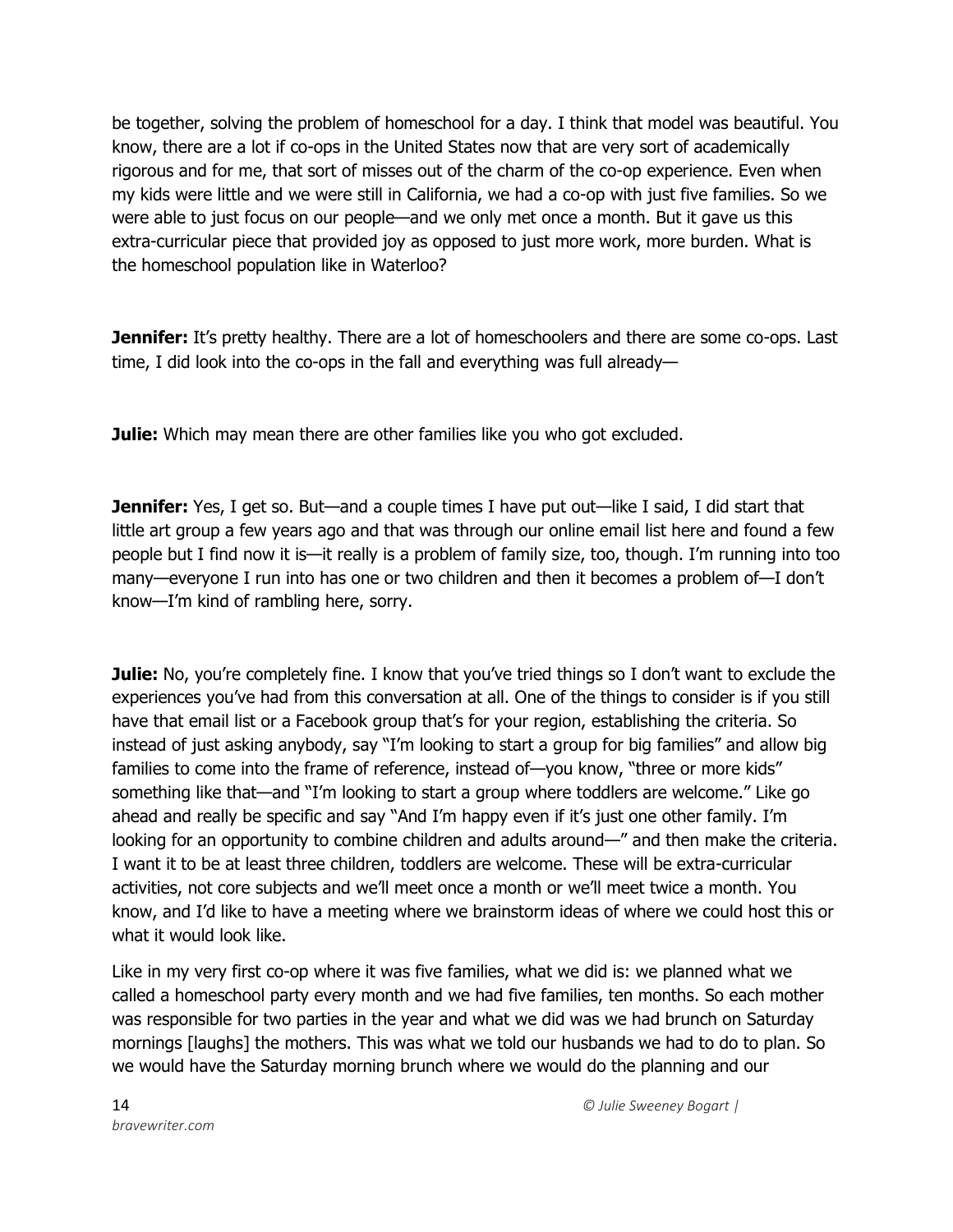discussion and then once a month, a parent would host the party and the fathers would come and so would all the kids. Sometimes they were in evenings, sometimes they were on a Saturday or Sunday. And since it was five families, I was only responsible for two months out of ten but we had ten months of family fun. This is when our kids were literally the ages of your family, actually. Like nine down to zero and I had five kids. So it's possible if you find the right people and you can make it be whatever you want it to be. It doesn't have to be art but it could be. It doesn't have to be homeschool but it could be. It could be a monthly hike. It could be a party. It could simply be that all of you play in a backyard while mothers drink coffee.

**Jennifer:** [Laughs] that's what I want!

**Julie:** Right! Right exactly. So if that's actually what you want, then put that in the criteria. "I am looking for a mother to drink coffee at my house who doesn't mind toddlers, who has a lot of kids, who wants to hang out once a month and not have to do anything but chit chat and supervise children who are playing." And start putting your intention in multiple places until you find a match. I think one of the things that's challenging, especially for introverts who are a little perfectionist—am I picking that up maybe?

## **Jennifer:** Yes!

**Julie:** [Laughs] is the anxiety that you might do it wrong or you might draw the wrong person to you—you have the freedom to experiment. To try something and discard it because it doesn't work. You're not marrying this other person. You're just testing it out. You might even just say that. "I'd like to try it for a couple months and see if it works for me and for you."

**Jennifer:** Okay. I think that another problem that I often have when I imagine some of these groups and putting it out there is that I want to be inclusive, right? So much of the time I feel kind of like we don't quite fit in or we're not finding our match, so sometimes putting the limits on it feels like I'm not—you know, that I'm going to exclude someone that might want to join but I guess I can see too that it's not so much—maybe there are other people that are feeling left out of these other groups and maybe by putting my specific criteria out there, it actually will include those people more.

**Julie:** Well here's the thing: you are being exclusive in a way because what you're telling me is, when you're with these families that have the two older kids, you're not feeling comfortable.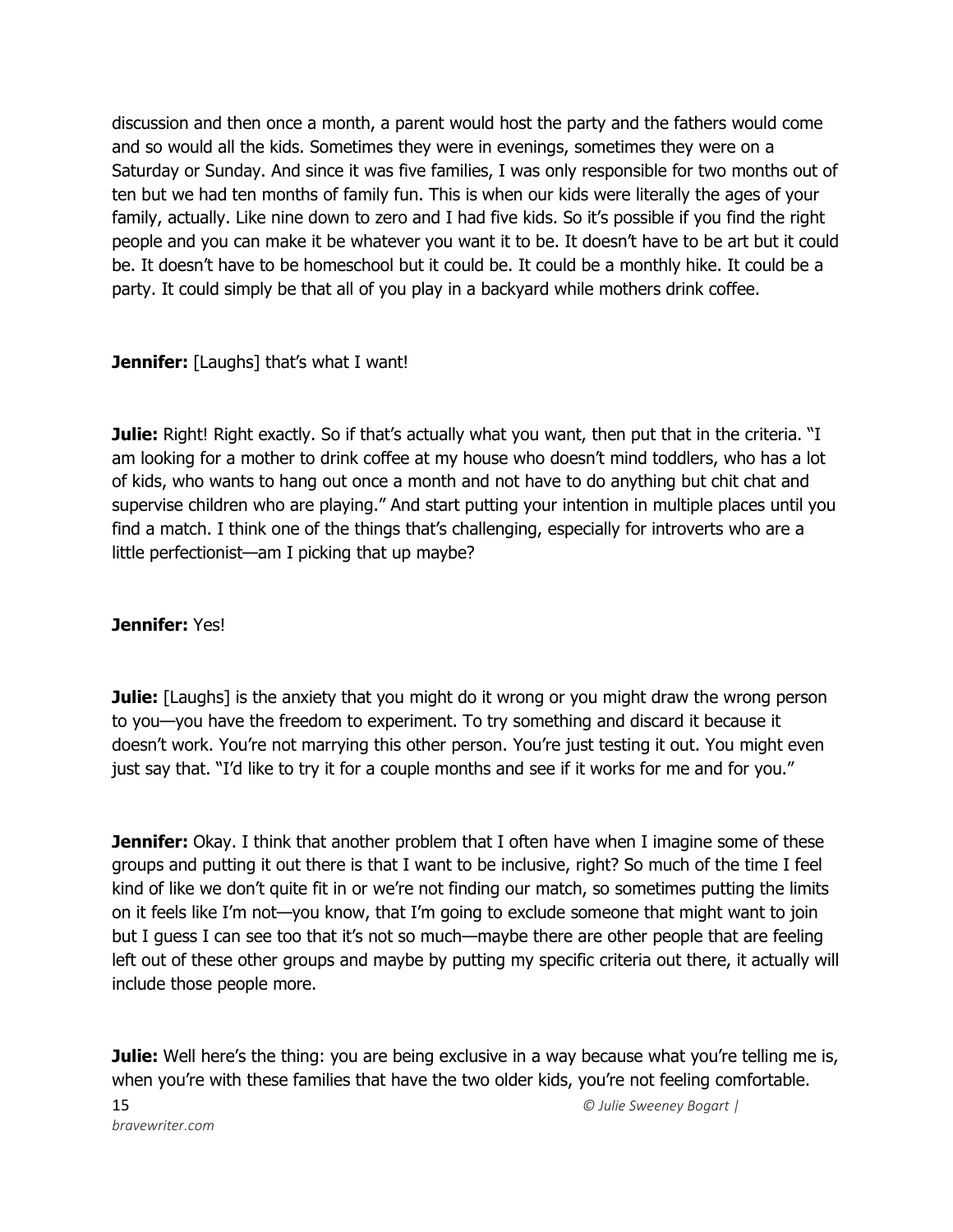Even if they're saying it's fine, it's not making you feel comfortable. So you're not being exclusive as though you are shunning these people or you don't like them or you think they don't deserve the same freedoms and rights that you have. What you're saying is: I have taste in a certain experience. This is what I would like it to be. That's all you're saying. You're saying "I'd like to have a certain experience and I'm hoping somebody who wants a similar experience would join me." You can actually put a disclaimer at the bottom and say, "If you're okay—if you only have one kid and you're okay with my four kids and taking six hours to go anywhere, I welcome you! I just want you to know up front that this is what it's like to hang out with me." You know what I mean? So do it like that.

It doesn't have to be like you're making some kind of an official statement of criteria that everyone has to sign on the dotted line. I don't mean that at all, that can feel very oppressive in the homeschool world. But if you say, "hey I'm looking for someone who's okay with a big family, doesn't mind toddlers taking a long time, who would love to hang out once a month for X experience, please contact me." Well that's very open-ended but it's also specific enough that somebody who doesn't want the experience you're envisioning, they won't sign up.

## **Jennifer:** Right, okay.

**Julie:** And you know, I think you're at a stage with this youngest son who's just about to turn two that this is a good time for you to try it. You know babies are really hard. Brand new toddlers are really hard. You are at this—the door is just opening to your freedom a little bit so I think by the time the fall comes along, you'll even have more of your feet under you and feel even more able to sort of spearhead something. But just remember: it can be whatever you want it to be. So do not offer to start a 100 person co-op [laughs]. Pick something that is meeting your exact need. And what I'm going to ask you to do—and I think this is a good time to sort of talk about your homework—the thing I want you to do right out of the gate is make a list of your fantasy. Like the bullet list of what your fantasy looks like. What kind of person you hope to be friends with. What kind of family would go with your family. What kind of interests you'd like to share with somebody else. Get very specific and obnoxious because no one is going to read this freewrite. You are not [laughs] rendering a verdict on humanity. You're just saying you know "I prefer Chinese food to Italian." That's what you're doing. You're just making a list of what would make you happy. Just like you picked a father for your children, you didn't say "Well, I don't want to sound exclusive so I'm going to have  $al$  the fathers." [Laughs] you know?

So feel comfortable making that list and then I want you to think about that list in these three categories. Through social media distance, how we can maybe get that going in a way that just feeds your mind. And then in this local way, where you branch out outside of the homeschool community and you find a place to express the adult that is you, that Awesome Adult. You

16 *© Julie Sweeney Bogart |*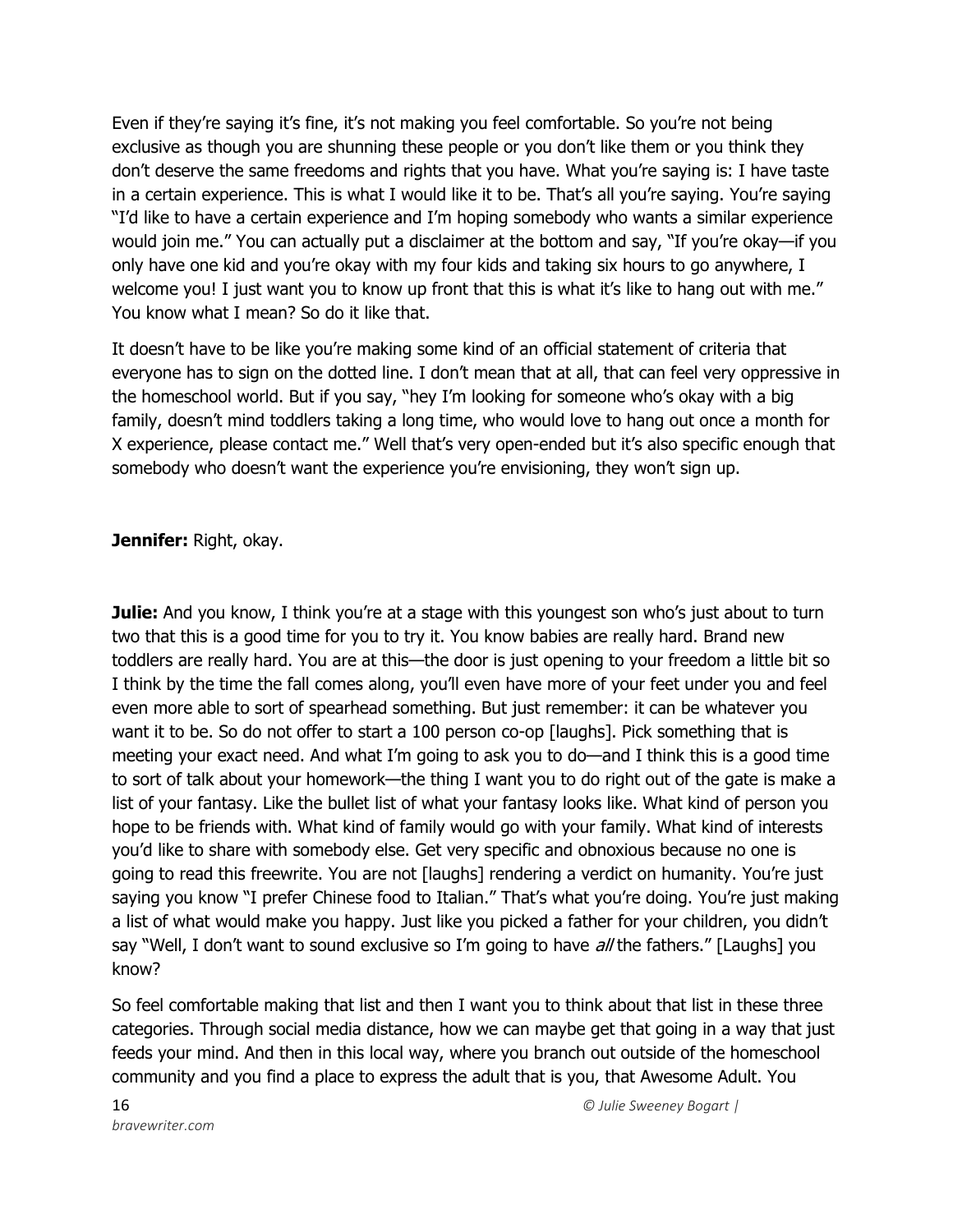know we talk about in Brave Writer Awesome Adulting. Being the person you grew up to be, not only the person who raises children but who else are you? So maybe it's a birding experience once a year or going to a lecture or giving yourself permission to hole up in the library and cry for two hours [laughs] whatever that looks like. And then the third one is to collaborate. Finding a way to share the burden with someone locally who is a homeschooler and taking that risk again, putting yourself out there again and seeing if something could come of it once you're a little more careful with your criteria.

**Jennifer:** Okay. It sounds good. It sounds like work but I could do it a little bit at a time.

**Julie:** You don't even have to do all three. You know my motto about doing one thing, right? So these are options that I'm giving you but what I want you to do is just get alone with yourself and freewrite. You know, you have one car so you really need to talk to your husband about this and just say "you know what, I'm going to need my introvert time and I'm going to need it once a week for the next—" pick a number. You know, three weeks, four weeks, five weeks. And then just journal. You know, freewrite a little bit about these ideas. Which ones sound like futile, Julie's bonkers, she doesn't understand my circumstances—because you know, I'm just guessing. I'm throwing a dart at a board and hoping I'm hitting the bulls-eye. You can decide for yourself—and here's the beauty of just having this conversation: your mind won't quit now. It's going to work unconsciously because you've raised the issue and now you get to be alert to the ways that the issue will get solved. It won't just be you. It won't just be you! It can't happen only by your energy. But now at least you'll be aware of some of the things you long for! Some of the things you might want and maybe now there will be some ways you haven't thought of that will come to the surface.

**Jennifer:** Part of what I'm afraid of, I think, is in seeing that fantasy on paper and feeling like it isn't going to happen. Or putting it out there and it not happening and then feeling even more let down. Or finding a bird meeting and anticipating and then having it fall apart because someone is sick or—I don't know. Sometimes it just feels like I don't even want to have that fantasy or that idea out there because it might not work out.

**Julie:** What a fabulous statement. I just want to pause and really hold space for what you just said. Here's what I know, 25 years into adulthood that I hope is helpful to you—30 years in, goodness, I need to be honest about my age here [laughs]. Here's what I know: fantasies don't go away by ignoring them. They grow and they become a voracious appetite for your soul and there will be moment where because you did not at least try again, take some version. The appetite grows so big, it can shipwreck the thing you say you value the most and I've seen it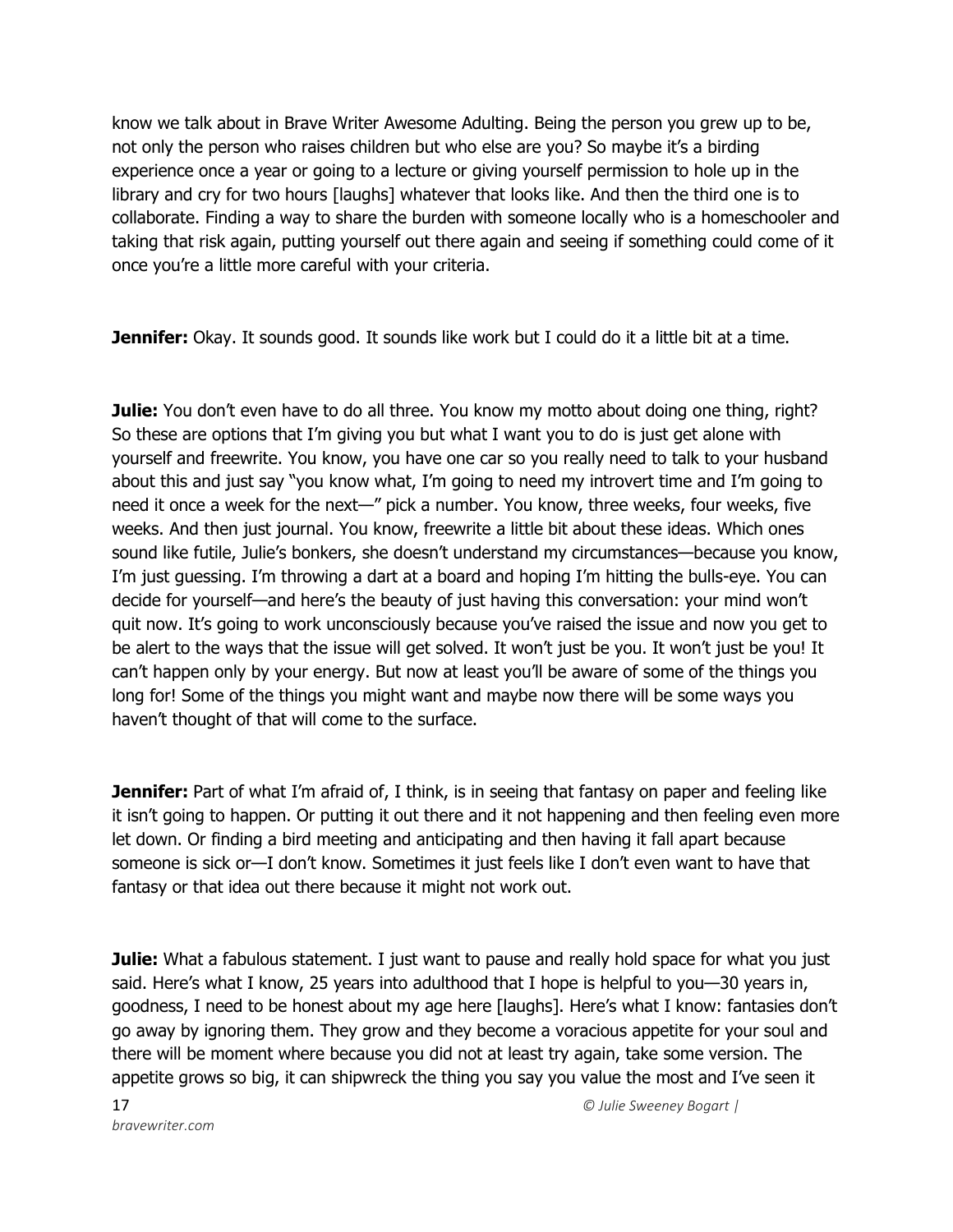happen. I will give two examples. I know two women personally in my own life who ran off from their families, this is dramatic, but they literally abandoned their children and their spouses. They could not take homeschooling anymore but they didn't just put their kids in school. They literally left their families.

One of the things that we want to pay attention to is our hungers and hunger is valid and we don't satisfy hunger by ignoring it or by hoping that we don't feel pain. Hunger pains mean that there is a need that actually matters and must be addressed. Now your need is so valid and you took this massive risk to publish your need—you! The introvert! You are so brave [laughs]! You are saying to the Universe, to me, to God if you believe in God, whatever—you are putting into the space "I'm lonely." Loneliness needs to be met. It's as real a hunger as your need for food this morning. So guess what? You have to meet that need. And it's going to happen. I have 100% confidence. Will it look like what your fantasy is? It never does. You got married, didn't you? You had kids, didn't you? You imagine this perfect child and then you get the child you get.

## **Jennifer:** [Laughs] yep!

**Julie:** But it's always better and worse than you could have possibly imagined. And that's true with friendship, that's true with homeschool co-ops, that's true with the birdwatching group. It's always better and worse than you expected. But it's also real and it will feed you. So take a tiny step in the direction of your dream and you will start to feel a little bit of that gnawing loneliness ease. And you know, if there's something deeper going on here, which of course I'm not a therapist and that's not the point of this show, but if there is a hurt or a violation or some injury—an emotional injury—that's come from putting yourself out there and risking and being mistreated or bullied or abandoned, that will come up in your journaling and in your freewriting. And *that* needs the love and kindness of your best self and in some cases even the support of a professional. And if it comes up, welcome it and thank it for coming up because that is the beginning of your freedom.

**Jennifer:** Thank you, I wrote down a lot of that so that will give me stuff to mull over.

**Julie:** Awesome. Yeah and let's take this conversation into the Alliance. You are not alone—this is a common homeschool experience. It is natural to homeschooling and everyone has stories to tell. I mean I have stories to tell of getting kicked out of the groups I loved because I suddenly didn't believe the same things they believed. There is pain associated with entering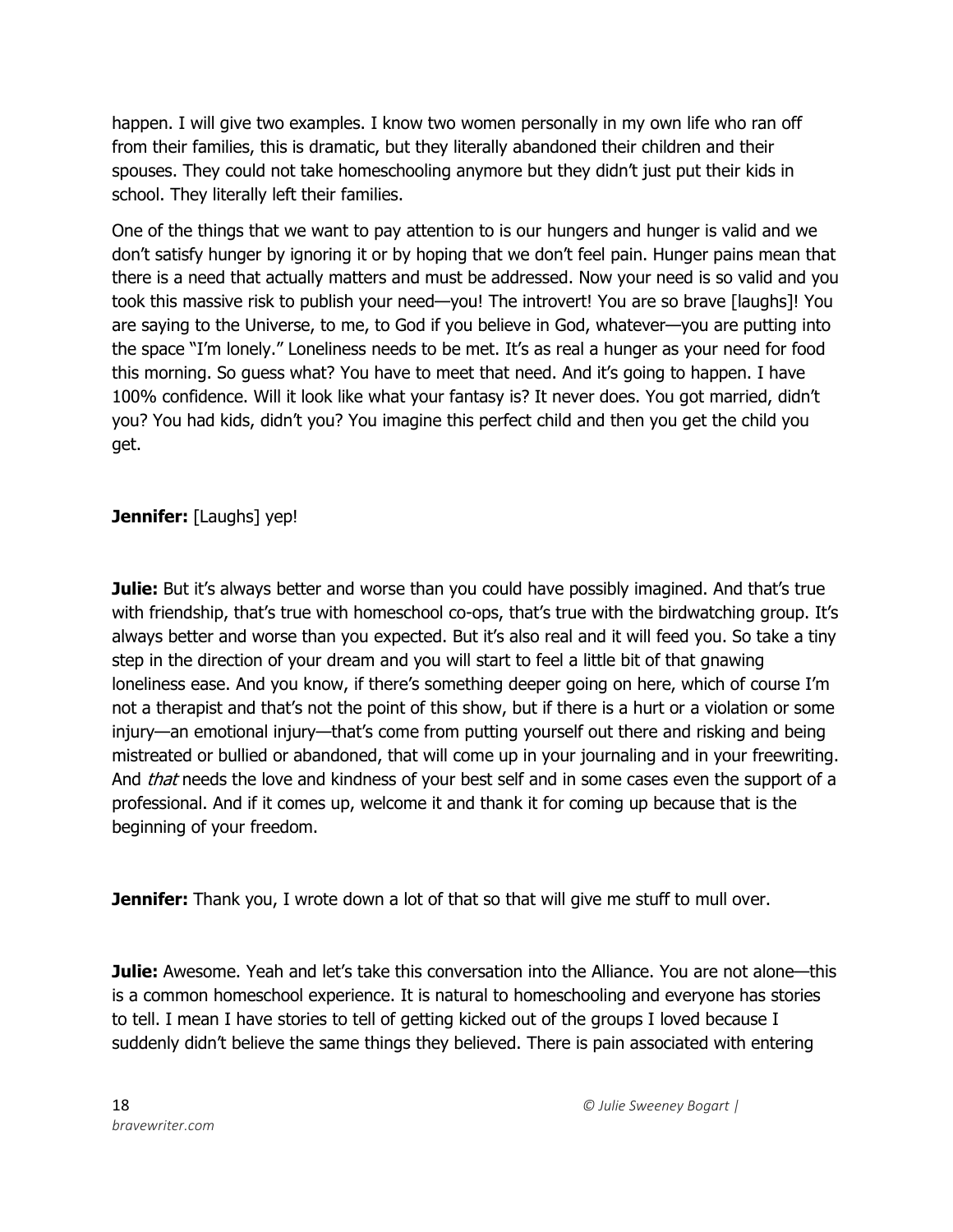into relationships. There's sort of an isolation purity about the fantasy when you're by yourself [laughs].

**Jennifer:** Yes!

**Julie:** I have shed thousands of tears over some of my online conflicts with people I love. So let's be honest about that. When you invite relationship, you invite it all. You invite the abundant life of every emotion. So we have to ready for that, too [laughs]. I think you're going to be okay. And I really appreciate you sharing so vulnerably that was awesome.

**Jennifer:** Thank you! Thank you for talking to me.

**Julie:** Absolutely. Do you have any final questions or comments before we wind up?

**Jennifer:** No, no, I think I need some time [laughs]. I think I need my time to sit down and think over all of that but I think there are some good ideas there to start with so I'd like to yeah.

**Julie:** Wonderful. That's wonderful! Well I have loved speaking with your Jennifer! Thank you for sharing and we will be in touch in the fall if that's okay with you to check in and see if any of these strategies were useful to you.

**Jennifer:** Okay thank you, sounds good.

**Julie:** Thanks Jennifer! [Theme music plays]

**Julie:** While Jennifer puts herself out there to find friends, let's talk again about my book *The* [Brave Learner](https://thebravelearner.com/). Thanks for listening every week while I do this. It's fun for me to get to share these quotes with you and hear your reactions. Today's quote comes from a chapter called "The Pixie Dust of Reasonable Expectations":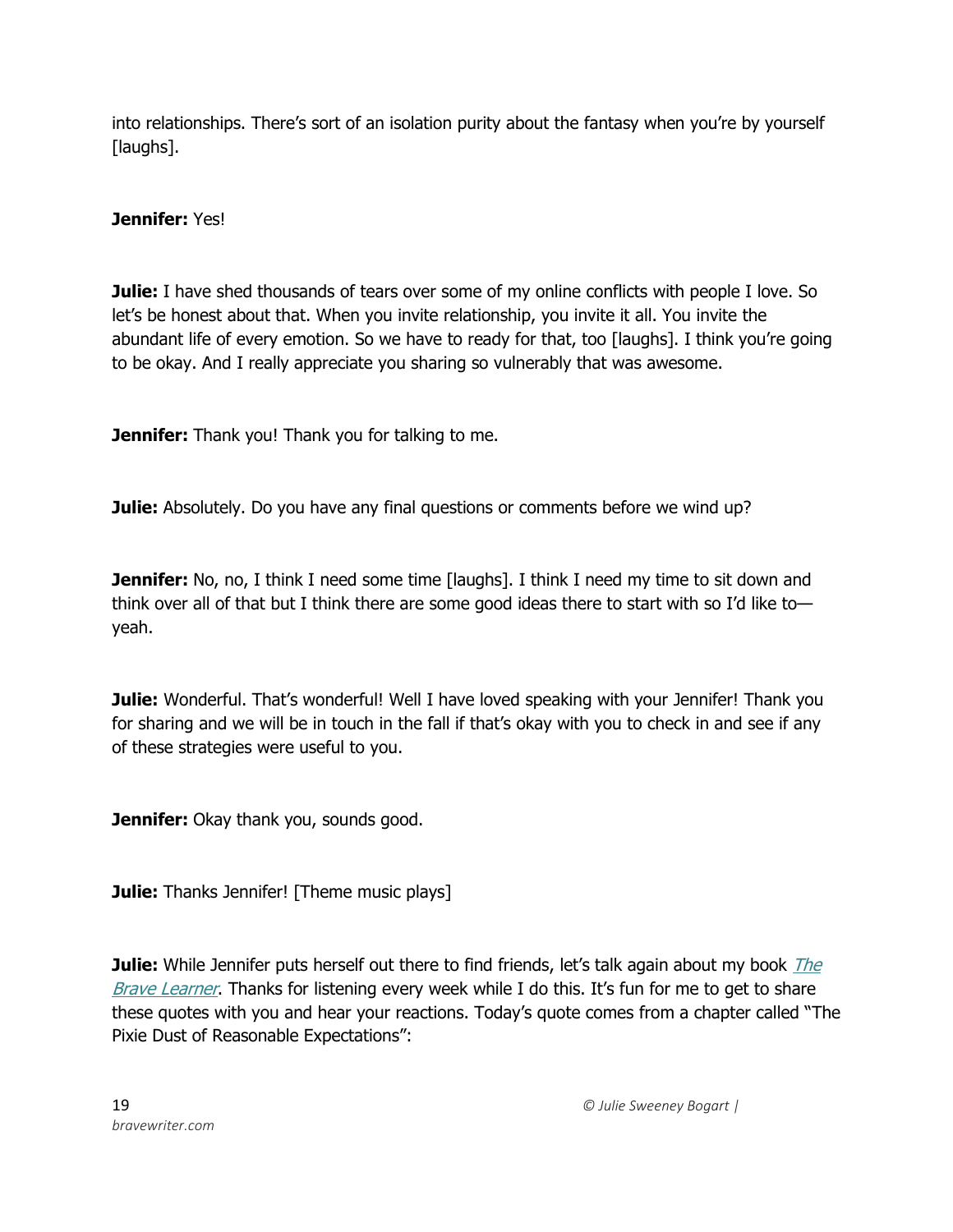The problem with homeschooling as your big bold adult adventure is that homeschool success rests on the cooperation of little maturing people. Homeschooling is not like knitting where you decide which patterns to learn and how to execute them according to your own standards and time table. Home education requires participation from children. Your sense of pride and accomplishment is locked up in how well they receive the education you want them to have. And the reason this is an important part of the journey to acknowledge to yourself is that it's okay for you to have knitting or movies or some other aspect of life that draws your enthusiasm. You get to be a grown up. An awesome adult with your own interests and aptitudes because then those are under your control. I know for me, when I took up running it was transformational. It allowed me to accomplish things that nobody else could take credit for. So if you are in that sort of homeschool despair of loneliness and a need for you to have something that you can quantify that doesn't depend on the cooperation of little maturing people, I encourage you to just get out there and find it.

And as we return now to Jennifer Hunter, I think you'll be inspired by the solutions she found for herself. Not perfect ones, but good enough. Helpful, healthy choices that improve her whole attitude and feeling about being home with her kids. So let's get back to it now.

**Julie:** Well hello Jennifer!

**Jennifer:** Hi Julie!

**Julie:** So glad you're able to join us again. How are you doing?

**Jennifer:** I'm doing well! It's been quite an adventure.

**Julie:** Oh I love hearing that. You know, it's been several months since we've spoken so I would love to just jump right in and ask you: how has it gone in your quest to create a community and a sense of belonging since we last spoke?

**Jennifer:** It's been interesting [laughs]. There have been a lot of ups and downs and I've realized that I really had to put a lot of effort into this. It isn't something that just happens.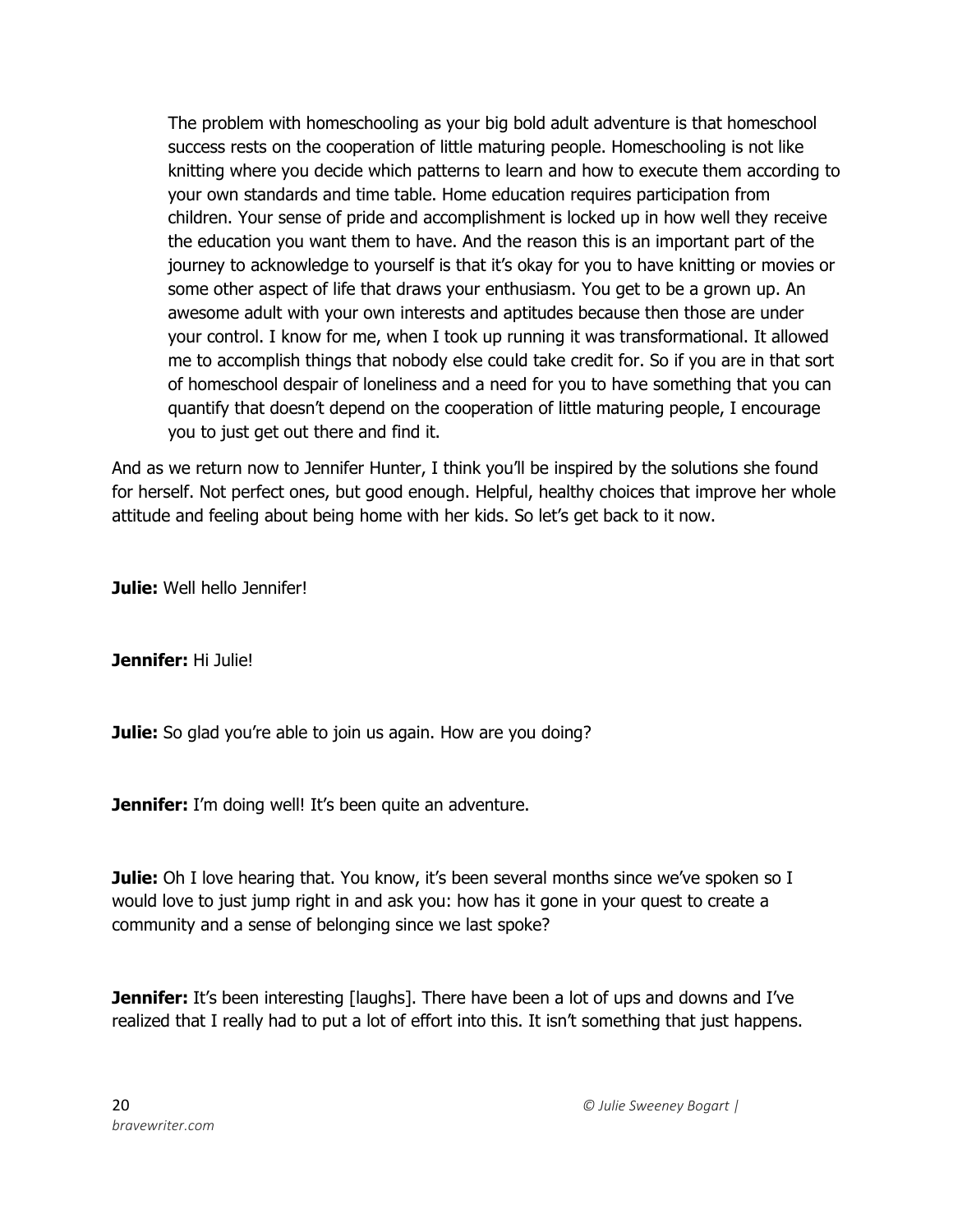**Julie:** What a good observation. So true.

**Jennifer:** And it's just—you know there has been—where I've tried to start something and it just kind of falls flat and then there have also been some things where I do feel like I've made some progress as well as a lot of things where I've just changed my mindset and things felt better.

Julie: Oh, tell me a little about that? What's an example of that?

**Jennifer:** Well right after I talked to you, I kind of tried to journal a few times about what I was looking for and kind of clarifying that. And I realized that my vision was almost too perfect. You know, I was trying to find a homeschooling mom with the same number of kids as me, same ages, who lived in my neighborhood, who shared a similar parenting style. And you know, I realized that that is maybe asking too much.

**Julie:** Yeah.

**Jennifer:** But what I did see is that I had parts of all of that—or most of that—in different people and in different places. So I started to focus a bit more on that—that I might have a you know, I met a mom down the street. Her kids go to school and there are only two of them, not four like us, but you know, there's no reason I can't go and have a cup of tea with her once in a while on a weekend and be friends with her, too, right?

**Julie: Exactly! Yes.** 

**Jennifer:** That's a woman in my neighborhood.

**Julie:** How convenient?

21 *© Julie Sweeney Bogart | bravewriter.com* **Jennifer:** Right, right! Then there were some of my friends who—I mentioned the friends who were going to homeschool and then it fell apart for them and their kids go to school now, but I really missed them and I missed that. One day—I'll tell a story. One day my one friend, her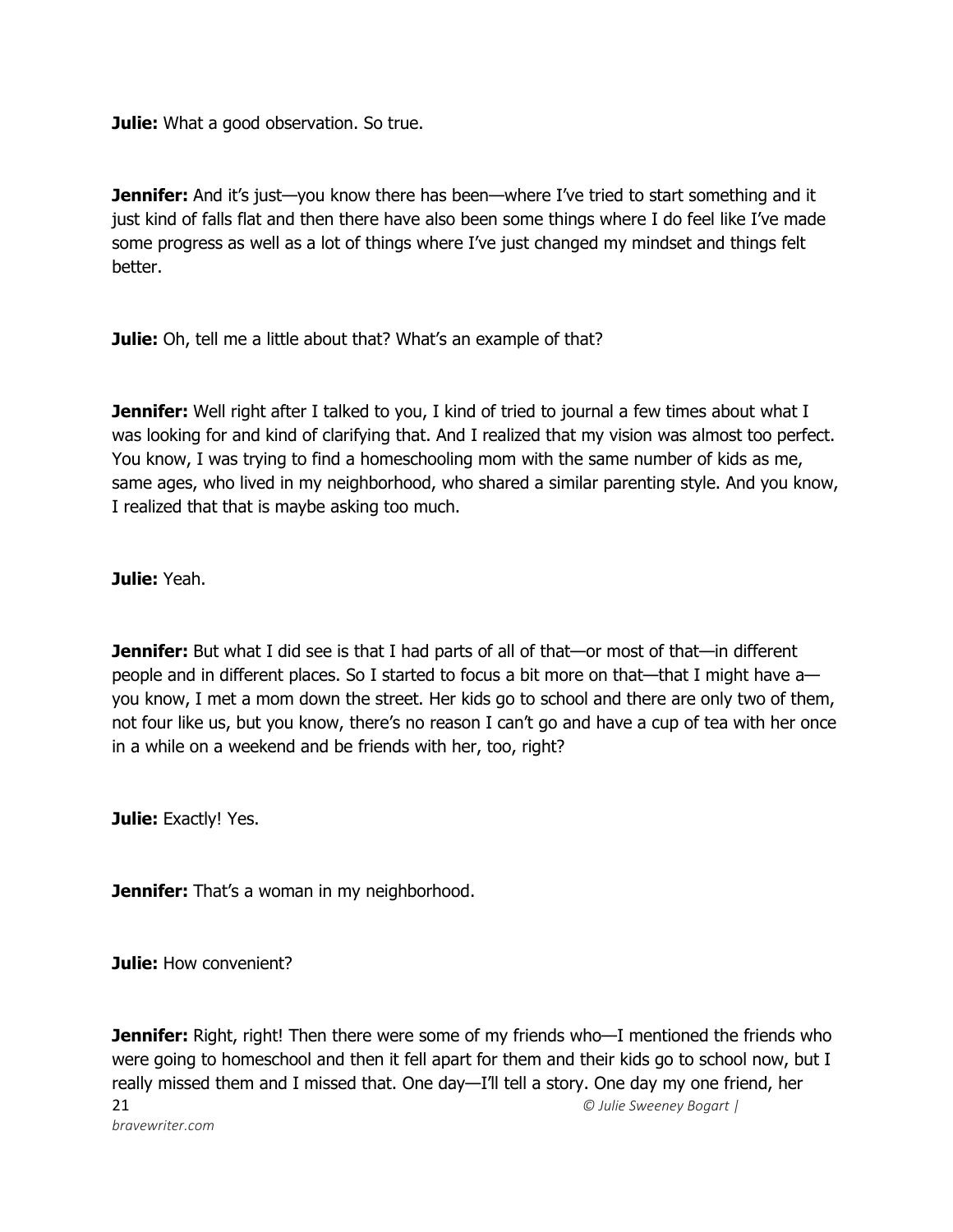children are in school and she was part of that group, and she dropped by with some clothes some hand-me-down clothes for my daughter in the middle of the day and all of my kids are around and she doesn't have her children and she was so apologetic. "Oh I'm so sorry to interrupt you, I won't stay long. I'll just drop these off." And I was the opposite, right? I was like oh an adult! Yay! I get to see an adult in my day, come in! Have a cup of tea, let's sit! And she was kind of hesitant and didn't want to interrupt our day. And then I just—at one point I got honest with her and I just said "I like seeing you in my day with or without children and we need to do it more and I've been kind of lonely and it's great when you stop by."

## **Julie:** Ah!

**Jennifer:** So since that, she's started coming by once every couple of weeks and I actually put a video for an hour and just sit with her and I try not to feel guilty about that and just say I need the time, too.

**Julie:** Oh my gosh. That is so wonderful! How did it feel to share that with her? Were you nervous or did it feel natural?

**Jennifer:** I definitely feel nervous sharing things like that. We all try to look like we have it all together and like we're always busy and full and it can be really hard to share that but I think it works for both of us, right? We're both missing that.

**Julie:** Yes! Absolutely. Well that's the thing: I just want to put a yellow highlighter over what you just said because sometimes what's missing is one person taking the risk to reveal a need. You know the other person might even have the identical need but she is so worried about interfering with your day or burdening you or maybe even felt a twinge of lingering guilt that she couldn't live up to the idea of homeschooling and so when we have those kinds of undercurrents, it keeps us separate. We can't close the gap and develop a relationship because we're making up stories about the other person in our own minds. "Oh she doesn't like homeschooling, we might not get along anymore." Or "oh she's good at homeschooling, I failed, we won't get along anymore." And yet, the human to human connection was valuable to both of you and I love—I love love love that you gave her permission to interrupt the middle of your day. I just think that's beautiful! Wonderful. Wonderful.

You know, now interestingly, what you've done is—you've given her permission to visit you and she's even taken you up on it, but now your kids look forward to it [laughs] because they know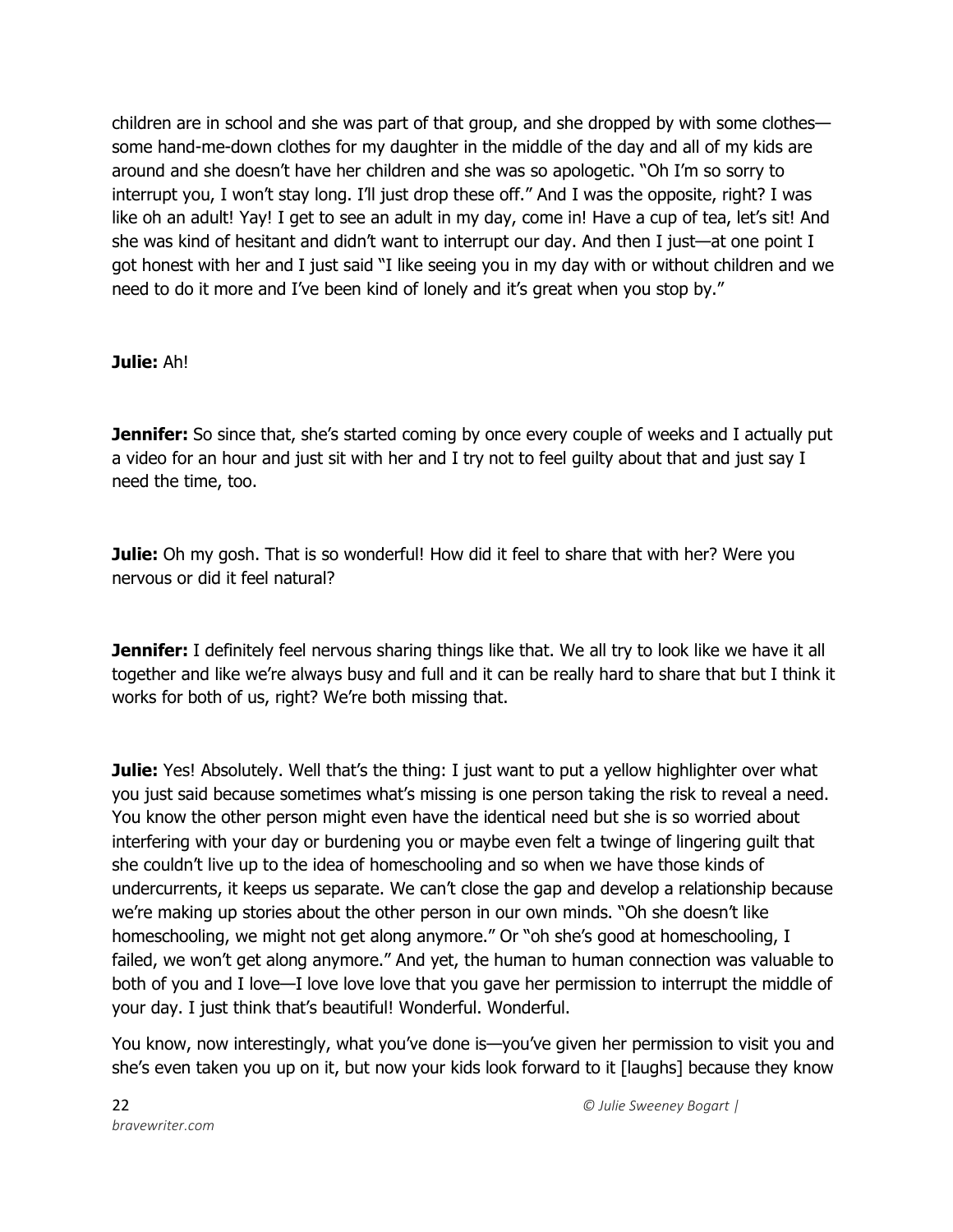that mom is going to want to spend time with this friend and they're going to have a pause, a break, an unexpected video treat. So what you're doing is you're showcasing the value of friendship, the fact that we prioritize it, that you need friends, you're not just getting your needs met from your children. And at the same time, they see that there's flexibility in their day, that mom wants them to have a good day. Do you see how that whole dynamic has so many repercussions beyond just your friendship needs?

**Jennifer:** I do, yes. It's been really good for all of us. It's funny how much that guilt wants to creep in.

**Julie:** Yes.

**Jennifer:** But I do—I do really work on letting go of that and just saying, you know? This is just good all around.

**Julie:** Oh that's—that's awesome. What about the thoughts you're having about personal interests? Did you come across any in your freewriting or just your natural living that you found yourself wanting to follow up?

**Jennifer:** Well here's the thing again: I was really interested in starting birding so I found a few events and they all ended up getting cancelled for weather or my children getting sick.

**Julie:** [Laughs] classic.

**Jennifer:** I thought like is this the universe telling me that this isn't right for me? But you know what what we ended up doing as a family is in the fall—or in the first week of school, when school goes back for the first week, we always try to take a vacation. And I wanted to go to a national park that's about three hours from here and it's really well known for birding and also in the fall for butterfly migration.

### **Julie:** Nice.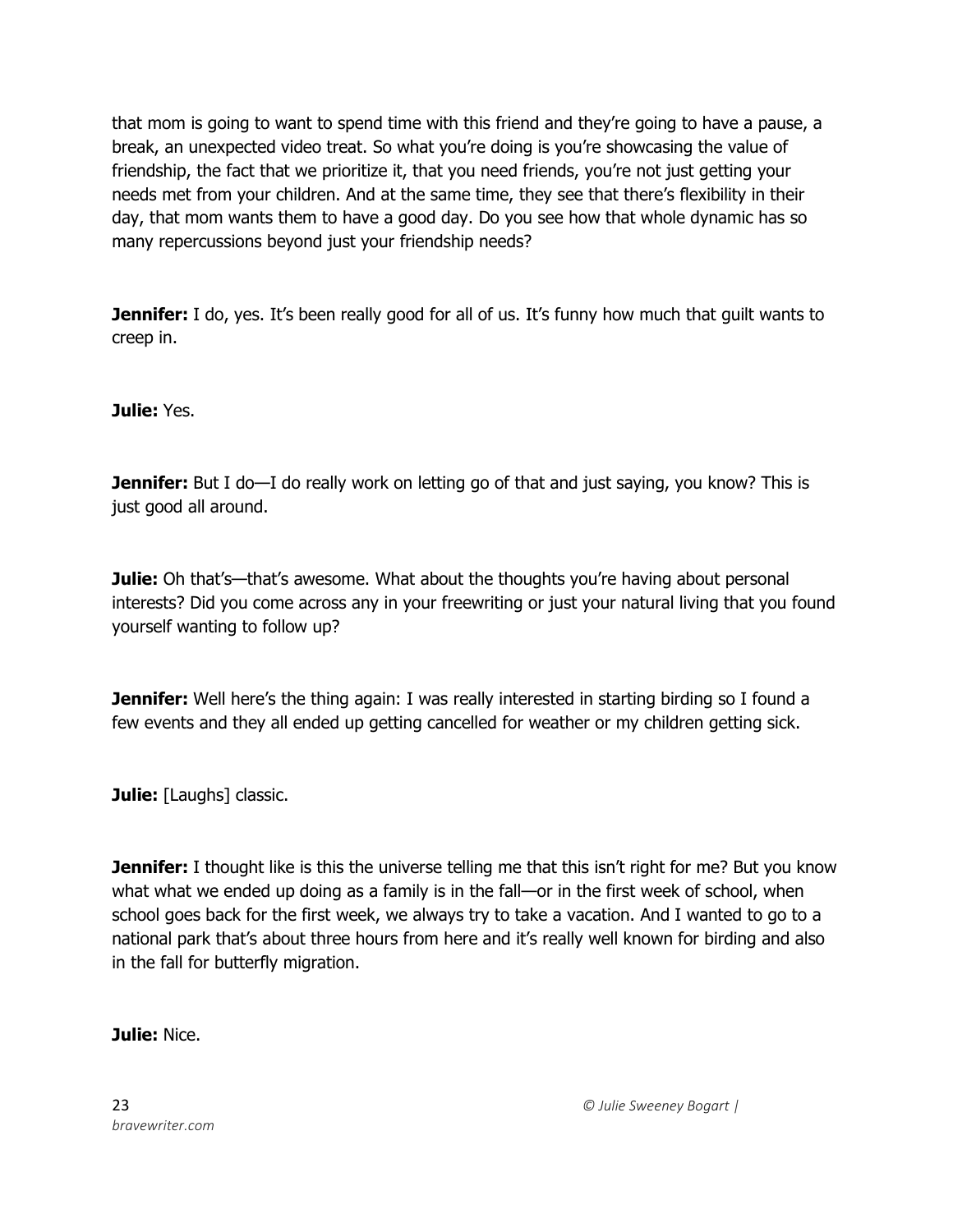**Jennifer:** Again, I tried to talk myself out of it. You know that it was too much with four little kids and we should just got somewhere closer and somewhere for them and not try to drag them. And then at one point I said you know what? We're going to do it. We're going to go. So we went there and it was great. You know it's not be by myself all the time. I did sneak away— I did go on one walk by myself while we were there for the week and took my binoculars and tried to take that time but at the same time I realized that sometimes I can engage in my interests with my children, you know what I mean?

**Julie:** Yes! Yes.

**Jennifer:** Instead of always trying to follow their lead, which I do a lot but—and then when we've come back home, too, I've realized that in my day that it doesn't always have to be about doing what they want to do. And that again, it is good modelling to sometimes say I'm going to read this or look at this or do this for myself and have that interest. So, a little bit.

**Julie:** Well to me, the fact that you took an entire vacation is huge! I mean that is a massive undertaking. That isn't you just sneaking away for an afternoon. And the fact that you designed the vacation around your interest and brought your family along shows that this is a priority in your life. It's a way of saying, "I trust you to support my interests so much that I expect you to have a good vacation." [Laughs] you know what I mean? I expect you to enjoy this vacation that's really designed for my interests. Think of all the times you do that for your children? You show up at their soccer games, you go to their outings, you follow along when they have a birthday party.

So here you are, making your interest a priority, inviting the family along basically and the expecting them to enjoy it. Now, we don't often think that way. We don't think about putting expectations on the other parts of our family to provide us with support. But that's literally what you did! And here's the cool thing: they had a good time. It's not like they went and they were crying and tortured. They got a window of insight into how you tick. Now they aren't going to articulate it that way. Children don't talk that way. But when they are my age, in their 50s [laughs] they're going to look back and say "Oh yeah, my mom was a bird-lover. We went on this one vacation where that was the goal of the vacation." Do you see what I'm saying? It starts to create the narrative in their minds of who you are and what it means for them to support it, to admire it, and to know you. To not only know you as their mother but to know you as a person. So well done! Well done.

**Jennifer:** Thank you! Thank you.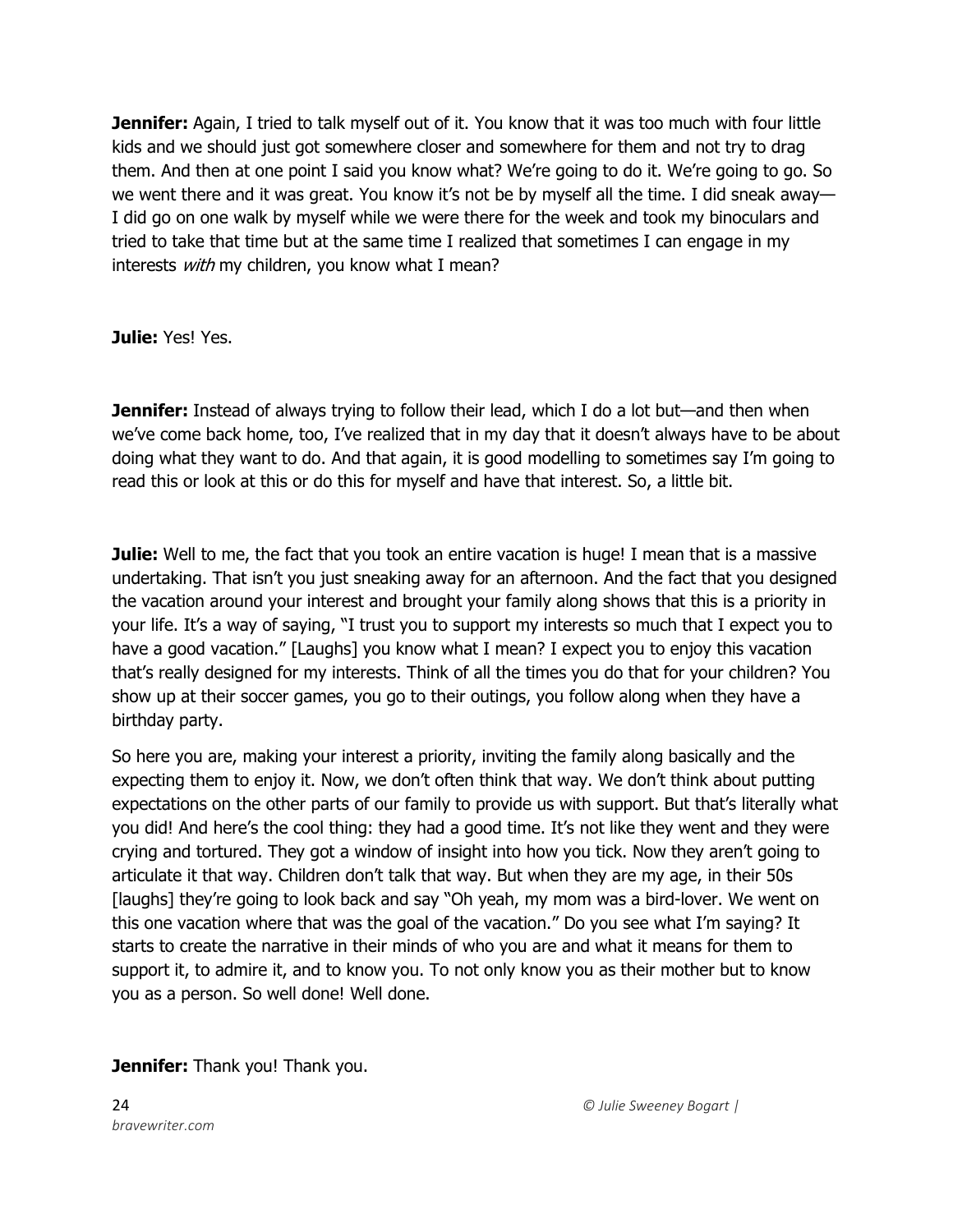**Julie:** And that was one. Right? So my experience with art history because that was the thing I was the most interested—going to museums. It incorporated them sometimes, it bored them sometimes. We went to Italy and we went to every museum I wanted to see and every cathedral that had artwork in it and poor Caitrin, eight years old, at the end of that trip said "I don't care if I never see another painting for the rest of my life."

# **Jennifer:** [Laughs]

**Julie:** Like it didn't have this positive effect on her. However, by the time she was in college, she had reclaimed an interest in art. You know, that was just a big dose for an eight year old. And today, as an adult, she would tell you she loves art. She goes to museums on her own. So sometimes even the big deep dive that seems overwhelming for a child is just them reacting to the big deep dive but they will now understand that it's a part of the family culture and they will see it as part of their identity if it stays in the column of optional and the mother's interest, rather than you trying to make them interested because you wish you could be. Do you see the subtle difference?

**Jennifer:** I do, I do. And it's definitely starting to play out a bit more in our family. We have a four year old and a two year so of course there was a lot of struggle in it. It wasn't just that they hiked along happily. But I felt really proud that I took the chance to do the bigger vacation for myself instead of just giving into the feeling of "Oh no we can't do that, let's just go somewhere close and don't try anything."

**Julie:** Me too. Yeah no I'm proud of you for that. And did you guys see any butterflies? Were they in migration?

**Jennifer:** We got lucky and we saw monarchs—at the tip of Point Pelee—the southernmost part of Canada and all kinds of butterflies stayed in the trees. It was amazing.

**Julie:** Wow! That would be spectacular to see. Can you just name for me where you were? What the name of the state park is? Because we are going to get bombarded with emails asking that question [laughs] otherwise.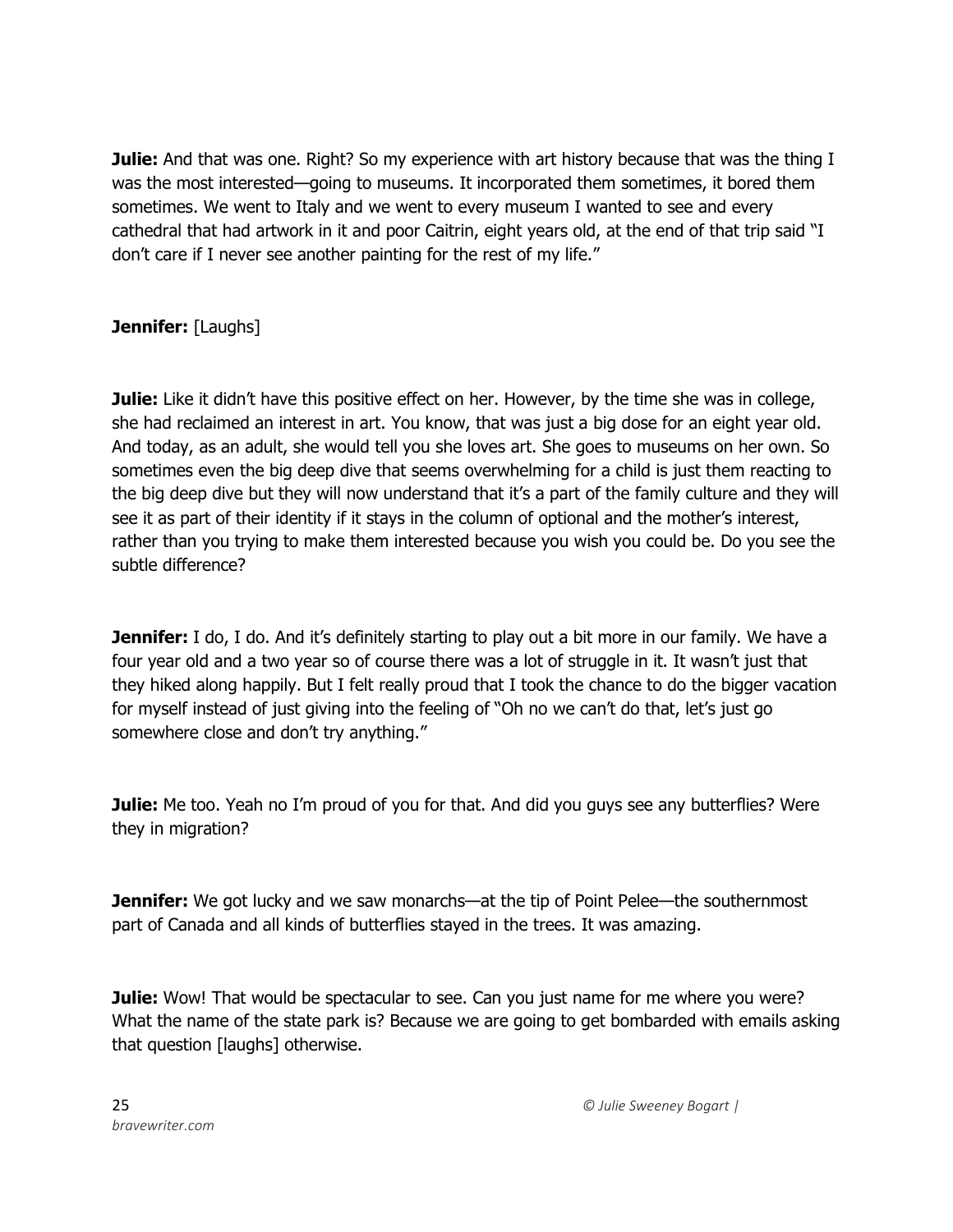**Jennifer:** It's Point Pelee National Park and it's the southernmost point of Canada—well, Canada on land. I guess there are some islands that are more southern but it's the southernmost tip of Canada.

**Julie:** Wow! Is it on the east or the west?

**Jennifer:** It's kind of in the middle.

**Julie:** In the middle.

**Jennifer:** It's on Lake Erie.

**Julie:** Lake Erie! Okay great. Wow! That sounds exceptional. I'll bet you anything, someone listening to this podcast is now going to plan a trip there.

**Jennifer:** [Laughs] I hope so! It's great.

**Julie:** Sounds wonderful. Well Jennifer, is there anything else that you wanted to share back after these months have gone by?

**Jennifer:** You know, I just want to reiterate that it has been challenging at times. I tried to start—I put out an idea on our homeschool group. I kind of asked my kids what they were into and they kind of wanted to do more science and building and I had the idea of starting a STEMlike group and I put that out there and we were all excited and you know what, we got nothing back. Not one.

**Julie:** [Laughs] oh shoot.

26 *© Julie Sweeney Bogart | bravewriter.com* **Jennifer:** So that was discouraging and I want to share that. And that made me feel kind of down and makes me want to retreat a bit. Now, just last week I started another idea I had was an around the world book club and last we had ten kids here and we read a little book, and we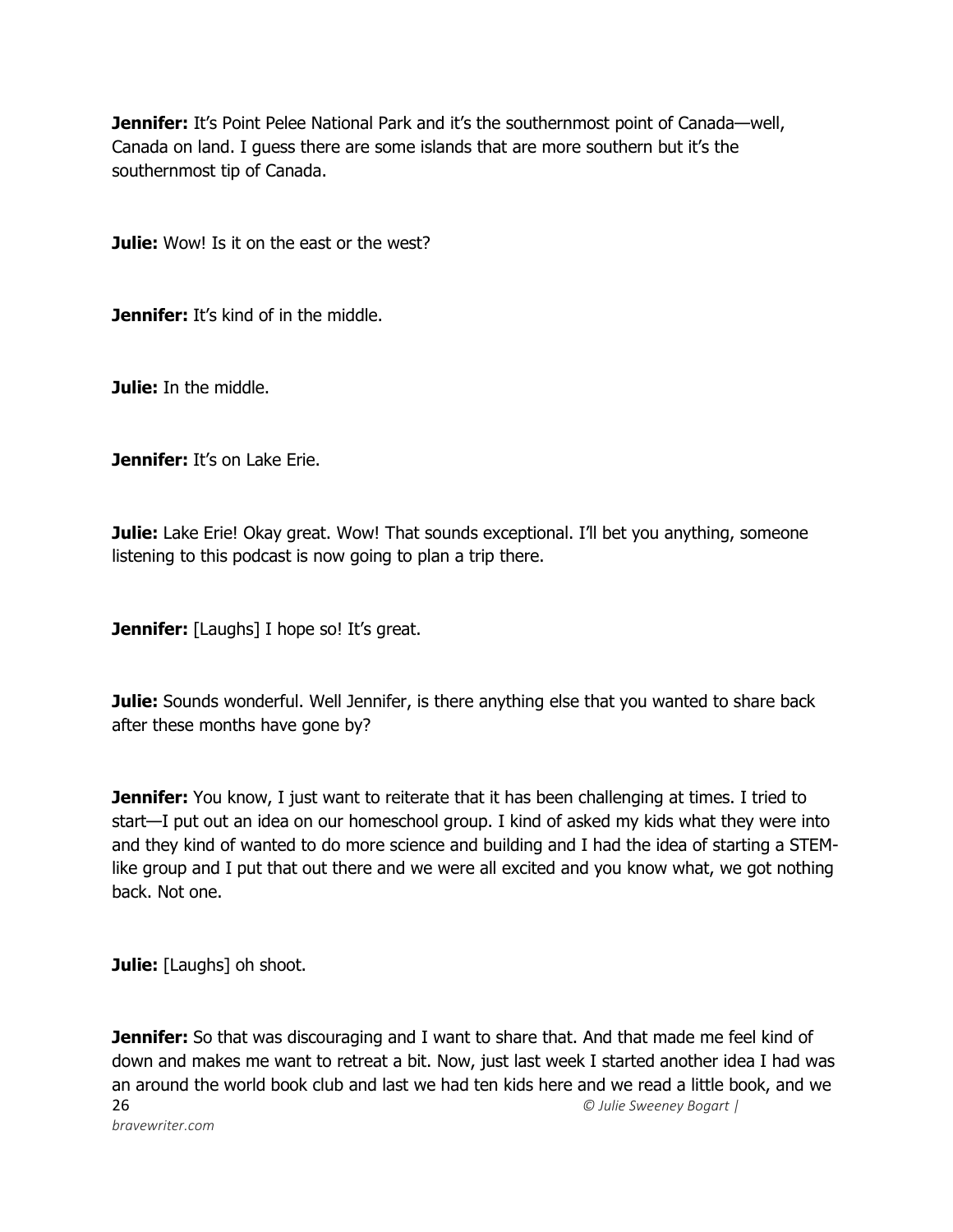did a little mapping activity and we did a little bit of baking and it was great. So we tried again and I just want to say that that's how it's been these months. We've gone to a certain event and it doesn't click. But then we try again and it might. So it's going well, it's going better but it's hard and it's ongoing. You know, you have to keep working at it is really what I've learned.

**Julie:** I really value that honesty. I think it's really important for people to remember that when you're making changes, you're reaching out for community, that it is an ongoing, sort of neverending process. I do remember clearly feeling like I had it solved when I young kids and a nextdoor neighbor who was right in there with me—and then she moved! And suddenly we had to do it again. You know? And then we moved! We moved to a completely new state and then my kids changed ages so the kids that we used to play with suddenly weren't as interesting to them.

You know, there's the old saying that when your kids are young, you can make friends with the parent and all the kids get along. As your kids get older, now it's your kids who make the friends and they drag the parent along. And when that transition occurs, it's startling. It's like wait! You used to really like Amy! "Well I never really liked her but now I'm 13 and I can tell you." You know? [Laughs] That happens too.

So what you say about this being a journey and a process—so true. And interesting how you put it out to a group about STEM and no one was interested but they could do a book club. It may turn out over time that starting with something less demanding in terms of intellect will lead you to side conversations with the parents at the easier event and saying "Maybe we could meet one week to do a science experiment?" You know like lower the bar. Make it a little less challenging. Maybe focus it on a book that has a little bit of STEM in it like reading a book like Carry On Mr. Bowditch or something like that where you sort of sidle up to it. But I love what you said about process and trying again. Kudos to you! It takes guts. Very good.

**Jennifer:** [Laughs] thank you!

**Julie:** Well Jennifer we loved having you as a guest. Thank you for sharing your family life and your story with us. Any final questions you have for me?

**Jennifer:** No I don't think so. I really appreciate the chance to do this, it was really exciting to talk to you.